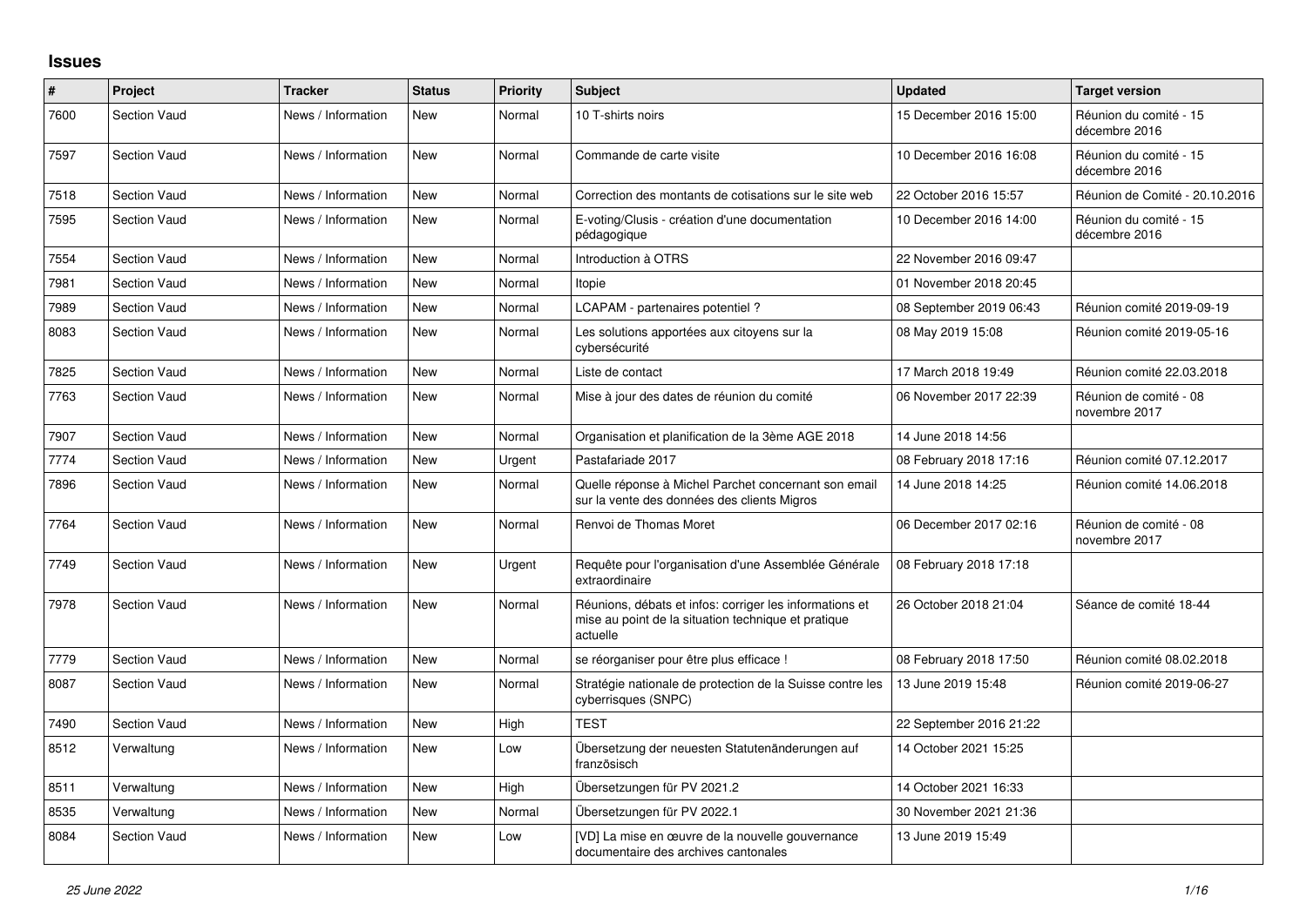| $\pmb{\#}$ | Project                              | <b>Tracker</b>      | <b>Status</b>     | <b>Priority</b> | Subject                                                                                                                                     | <b>Updated</b>          | <b>Target version</b>              |
|------------|--------------------------------------|---------------------|-------------------|-----------------|---------------------------------------------------------------------------------------------------------------------------------------------|-------------------------|------------------------------------|
| 7833       | Digitale Infrastruktur               | Bug / Feature       | Needs<br>Feedback | High            | Agenda der Website zeigt Termine nicht an & teilweise<br>mit schlechter Darstellung                                                         | 29 March 2018 12:32     |                                    |
| 8396       | Digitale Infrastruktur               | Bug / Feature       | Needs<br>Feedback | Low             | Alte Redmine Projekte nicht mehr im Archiv aufgelistet                                                                                      | 12 February 2020 02:04  |                                    |
| 8358       | Finanzen                             | Bug / Feature       | <b>New</b>        | Normal          | Berechnung Rechnungsbeträge überprüfen (PPAG)                                                                                               | 15 November 2019 21:25  |                                    |
| 8536       | Digitale Infrastruktur               | Bug / Feature       | New               | Normal          | CiviCRM: Payment method hinzufügen geht nicht                                                                                               | 25 January 2022 20:32   |                                    |
| 8529       | Digitale Infrastruktur               | Bug / Feature       | Needs Work        | Normal          | <b>Installation Mailtrain</b>                                                                                                               | 14 December 2021 15:58  |                                    |
| 8553       | Digitale Infrastruktur               | Bug / Feature       | Needs<br>Feedback | Urgent          | Newsletterversand Members-CiviCRM<br>hängt/unzureichende Zustellquote                                                                       | 03 April 2022 23:06     |                                    |
| 7761       | Digitale Infrastruktur               | Bug / Feature       | Needs Work        | High            | OTRS überlebt Neustarts des Containers nicht                                                                                                | 19 December 2019 01:49  |                                    |
| 8545       | Digitale Infrastruktur               | Bug / Feature       | Done              | Normal          | Überprüfung Funktionalität Mitglieder-Kontaktformular<br>FR                                                                                 | 03 April 2022 23:04     |                                    |
| 8552       | Digitale Infrastruktur               | Bug / Feature       | <b>New</b>        | High            | Überprüfung Newsletterformular DE An/Abmeldung                                                                                              | 24 March 2022 11:32     |                                    |
| 8260       | Digitale Infrastruktur               | Bug / Feature       | New               | Normal          | Update PPS Website auf neues Theme                                                                                                          | 01 October 2019 19:17   |                                    |
| 8489       | Digitale Infrastruktur               | Bug / Feature       | Needs<br>Feedback | Normal          | Zahlungs API                                                                                                                                | 10 February 2022 16:50  |                                    |
| 8045       | Digitale Infrastruktur               | Bug / Feature       | New               | Urgent          | ZipCode sowie Abesenden der Anmeldung im Discourse<br>mit 500 internal Fehler                                                               | 19 December 2019 01:51  |                                    |
| 8426       | Vorstand - Comité PPS                | Information / Varia | <b>New</b>        | Urgent          | Ablösung Civi Crm als Mitgliederverwaltung                                                                                                  | 20 July 2020 20:22      | Vorstandssitzung vom<br>08.06.2020 |
| 6520       | Sektion Wallis / section<br>valaisan | Information / Varia | Tabled            | Normal          | Assemblée constituante                                                                                                                      | 23 July 2015 16:03      |                                    |
| 5866       | Stadtsektion Zürich                  | Information / Varia | <b>New</b>        | Normal          | Budget 2014                                                                                                                                 | 03 October 2013 21:07   | Sitzung 03.10.2013                 |
| 5823       | Stadtsektion Zürich                  | Information / Varia | <b>New</b>        | Normal          | Chatiquette                                                                                                                                 | 17 September 2013 09:39 |                                    |
| 5339       | <b>Pirate Party Policy</b>           | Information / Varia | New               | Normal          | Compilation des prises de position                                                                                                          | 06 June 2013 17:16      |                                    |
| 6239       | <b>Pirate Party Policy</b>           | Information / Varia | <b>New</b>        | Normal          | Consultation - Modification du code civil (CC; Droit de<br>I'adoption) / Vernehmlassung - Änderung des<br>Zivilgesetzbuches (ZGB; Adoption) | 05 March 2014 14:44     |                                    |
| 8095       | Section Vaud                         | Information / Varia | New               | Normal          | Demande d'aide pour une récolte de fonds nationale                                                                                          | 28 May 2019 06:12       |                                    |
| 4730       | Stadtsektion Bern                    | Information / Varia | <b>New</b>        | High            | Dukumente hochladen                                                                                                                         | 03 March 2013 21:50     |                                    |
| 6675       | Section Genève                       | Information / Varia | New               | Normal          | éVote : Demande de borne au sein des locaux de vote                                                                                         | 09 April 2015 20:10     | Prochain Comité                    |
| 5825       | Stadtsektion Zürich                  | Information / Varia | New               | Normal          | Feedback                                                                                                                                    | 17 September 2013 09:44 |                                    |
| 8315       | Section Vaud                         | Information / Varia | New               | Normal          | Formation sur le fonctionnement parlementaire                                                                                               | 12 September 2019 15:39 | Réunion comité 2019-09-19          |
| 5822       | Stadtsektion Zürich                  | Information / Varia | New               | Normal          | Forum: Nicht Mitglieder                                                                                                                     | 17 September 2013 09:36 |                                    |
| 5827       | Stadtsektion Zürich                  | Information / Varia | New               | Normal          | Idee Präsentation der Zürcher Piraten                                                                                                       | 17 September 2013 09:48 |                                    |
| 8314       | Section Vaud                         | Information / Varia | New               | Normal          | Initiative cantonale demandant la protection de l'intégrité<br>personnelle numérique                                                        | 12 September 2019 15:14 | Réunion comité 2019-09-19          |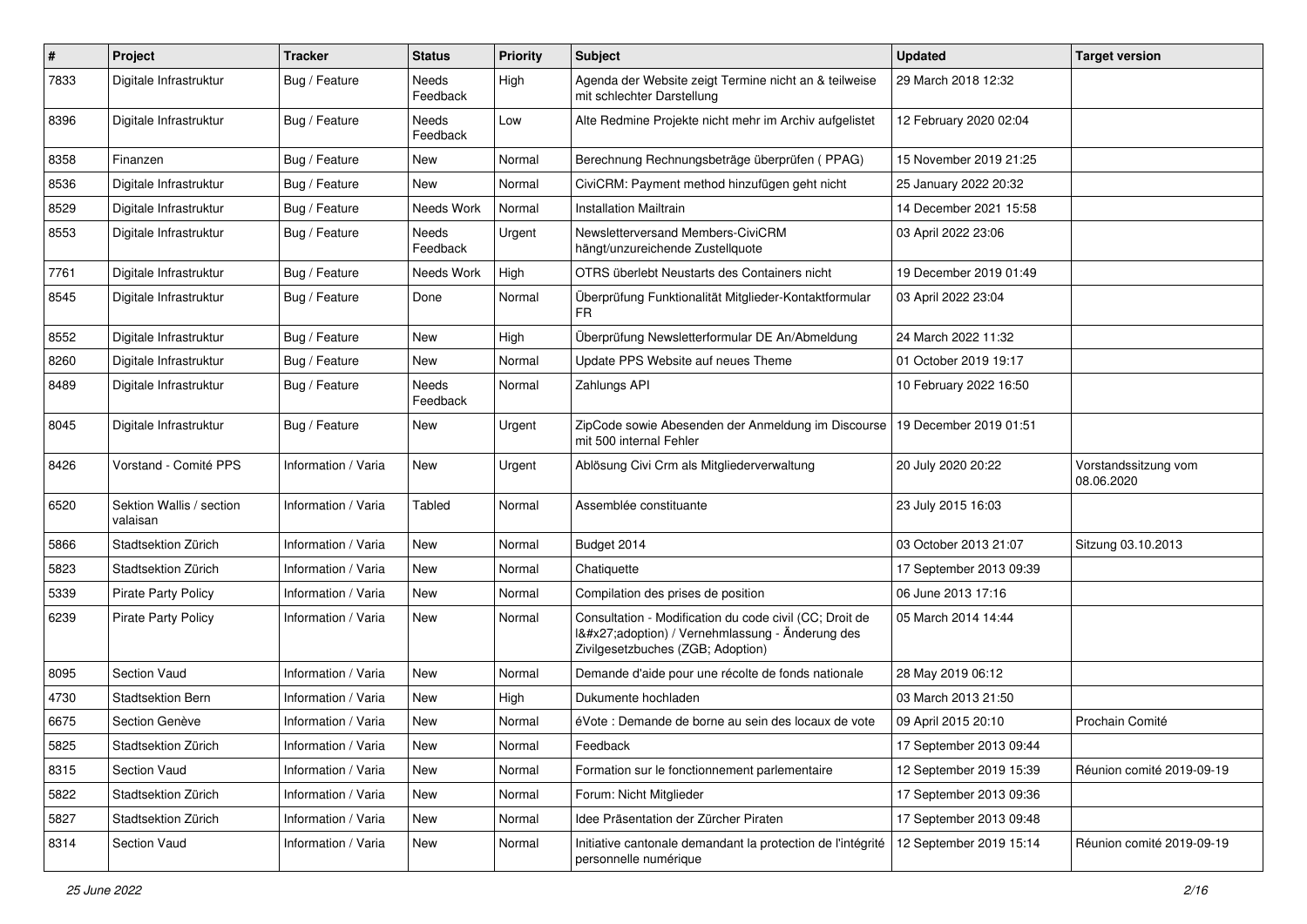| $\pmb{\#}$ | Project                                   | <b>Tracker</b>      | <b>Status</b>        | <b>Priority</b> | <b>Subject</b>                                                                | <b>Updated</b>          | <b>Target version</b>                |
|------------|-------------------------------------------|---------------------|----------------------|-----------------|-------------------------------------------------------------------------------|-------------------------|--------------------------------------|
| 5035       | Sektion beider Basel                      | Information / Varia | New                  | Normal          | Kontakte Journalisten                                                         | 09 July 2016 09:33      |                                      |
| 7304       | Sektion Zürich                            | Information / Varia | New                  | Normal          | Koordinations- & Kommunikationstool für Vorstand und<br>Aktive                | 18 April 2019 11:03     | Vorstandsitzung 2019-1               |
| 8072       | Sektion Zürich                            | Information / Varia | Tabled               | Normal          | Listenverbindung PPZH Nationalratswahlen 2019                                 | 28 May 2019 21:31       | Vorstandsitzung 2019-1               |
| 5661       | Stadtsektion Zürich                       | Information / Varia | <b>New</b>           | Normal          | Organisation PV                                                               | 12 August 2013 20:24    |                                      |
| 6380       | <b>Pirate Party Policy</b>                | Information / Varia | New                  | Normal          | PAD - Consulation LSI - Vernaemlassung ISG                                    | 22 April 2014 12:13     |                                      |
| 6457       | Sektion St. Gallen und beide<br>Appenzell | Information / Varia | Tabled               | Normal          | Piratengrillen                                                                | 30 July 2014 16:21      |                                      |
| 5883       | Section Genève                            | Information / Varia | <b>New</b>           | Normal          | Poste à pourvoir au comité : Comptable                                        | 10 October 2013 17:43   | Prochaine AG                         |
| 7529       | Section Vaud                              | Information / Varia | New                  | Normal          | Pourquoi DMSF réduit toutes les images.                                       | 05 November 2016 00:11  |                                      |
| 6729       | Section Genève                            | Information / Varia | <b>New</b>           | Normal          | Préparation référendum LRens/LSCPT                                            | 25 March 2015 15:52     | Prochain Comité                      |
| 4942       | Pirate Party Policy                       | Information / Varia | <b>New</b>           | Normal          | Provide an outline, and approach for the development of<br>the position paper | 30 September 2013 19:23 |                                      |
| 5865       | Stadtsektion Zürich                       | Information / Varia | <b>New</b>           | Normal          | PV Gemeinderatswahlen anfangs November                                        | 03 October 2013 20:13   | Sitzung 03.10.2013                   |
| 6245       | <b>Pirate Party Policy</b>                | Information / Varia | <b>New</b>           | Normal          | Reading material review                                                       | 05 March 2014 15:05     |                                      |
| 6240       | <b>Pirate Party Policy</b>                | Information / Varia | New                  | Normal          | Reading material review                                                       | 05 March 2014 14:41     |                                      |
| 6207       | <b>Pirate Party Policy</b>                | Information / Varia | <b>New</b>           | Normal          | Reading material review                                                       | 04 March 2014 13:53     |                                      |
| 6202       | <b>Pirate Party Policy</b>                | Information / Varia | New                  | Normal          | Reading material review                                                       | 04 March 2014 13:21     |                                      |
| 6379       | <b>Pirate Party Policy</b>                | Information / Varia | New                  | Normal          | Refenz material - Documentation de reference - Reading<br>Material            | 22 April 2014 12:11     |                                      |
| 7160       | Section Vaud                              | Information / Varia | Tabled               | Normal          | Retour sur la réunion e débriefing de la RTS -<br>Campagne EF2016             | 03 August 2019 09:47    | Réunion de comité - 28 avril<br>2016 |
| 6178       | <b>Pirate Party Policy</b>                | Information / Varia | Offen /<br>Incertain | Normal          | review april 2014                                                             | 04 March 2014 11:33     |                                      |
| 7829       | Section Vaud                              | Information / Varia | New                  | Normal          | Revoir la nomenclature des "versions cibles"                                  | 19 March 2018 16:11     | Réunion comité 22.03.2018            |
| 8419       | Vorstand - Comité PPS                     | Information / Varia | New                  | Normal          | Sekretariat der PPS                                                           | 29 October 2020 22:45   | Vorstandssitzung 2020 03 16          |
| 5570       | Bezirkssektion Winterthur                 | Information / Varia | New                  | Normal          | SSL / TLS Unterstützung                                                       | 21 July 2013 21:47      |                                      |
| 5569       | <b>Stadtsektion Bern</b>                  | Information / Varia | <b>New</b>           | Normal          | SSL / TLS Unterstützung                                                       | 21 July 2013 21:37      |                                      |
| 5321       | Stadtsektion Zürich                       | Information / Varia | <b>New</b>           | Normal          | Treffen mit Philipp Meier                                                     | 31 May 2013 15:56       |                                      |
| 8356       | Vorstand - Comité PPS                     | Information / Varia | <b>New</b>           | Normal          | Überarbeitung Versammlungs- und<br>Abstimmungsreglement                       | 13 November 2019 20:36  | Vorstandssitzung 2019 11 11          |
| 8558       | Vorstand - Comité PPS                     | Information / Varia | New                  | Normal          | Unterschriftenbogen für Initiative Service Citoyen                            | 12 May 2022 12:22       |                                      |
| 8086       | Sektion Zürich                            | Information / Varia | New                  | Normal          | Werbemittel Nationalratswahlen                                                | 16 May 2019 15:12       |                                      |
| 8471       | Press and Public Relations                | Information / Varia | New                  | Normal          | Wiki Updates                                                                  | 28 March 2021 00:34     |                                      |
| 5050       | Sektion Wallis / section<br>valaisan      | Information / Varia | Needs Work           | Normal          | Wiki: Wahlsysteme                                                             | 20 August 2017 08:57    | GV2017                               |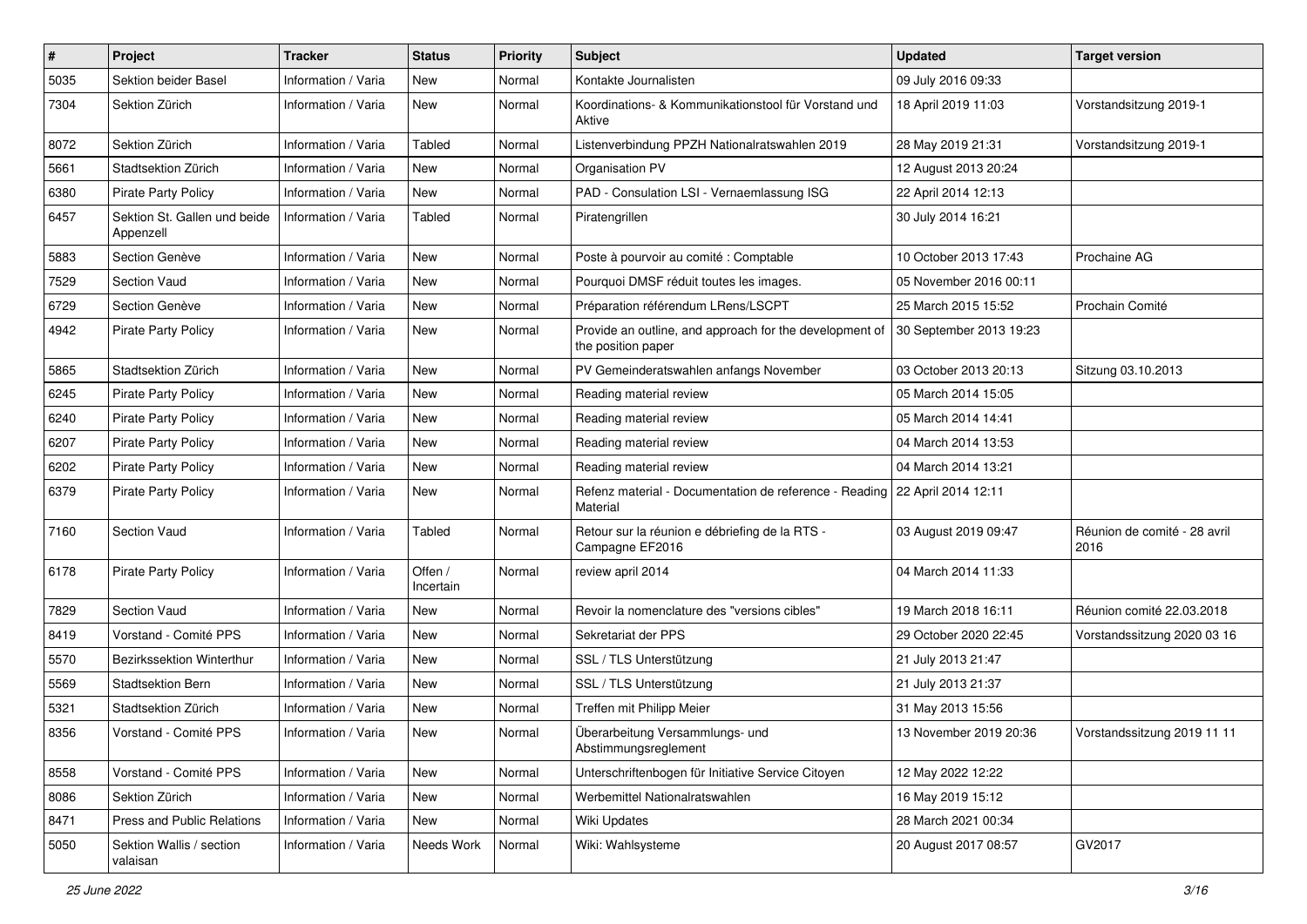| $\#$ | Project                                  | <b>Tracker</b>      | <b>Status</b>     | <b>Priority</b> | <b>Subject</b>                                                                                                                             | <b>Updated</b>          | <b>Target version</b>                                         |
|------|------------------------------------------|---------------------|-------------------|-----------------|--------------------------------------------------------------------------------------------------------------------------------------------|-------------------------|---------------------------------------------------------------|
| 5828 | Stadtsektion Zürich                      | Information / Varia | New               | Normal          | Winteraktivitäten                                                                                                                          | 17 September 2013 09:49 |                                                               |
| 7852 | Verwaltung                               | Creation            | <b>New</b>        | Normal          | Anleitung Members CiviCRM für Vorstände und PPVs<br>anpassen, ergänzen und übersetzen.                                                     | 12 December 2018 19:41  |                                                               |
| 8082 | Digitale Infrastruktur                   | Task / Tâche        | New               | High            | Accès Discourse                                                                                                                            | 19 December 2019 01:50  |                                                               |
| 4122 | Gruppo Ticino                            | Task / Tâche        | Needs Work        | High            | Accesso, impostazioni ed iscrizione membri a mailing list<br>sezione ticino                                                                | 20 April 2013 00:00     |                                                               |
| 8254 | <b>Section Vaud</b>                      | Task / Tâche        | <b>New</b>        | High            | Affichage sur les communes EF19                                                                                                            | 21 August 2019 14:51    | Réunion comité 2019-08-22                                     |
| 3948 | Bezirkssektion Winterthur                | Task / Tâche        | Needs Work        | Normal          | AG Schule und Bildung                                                                                                                      | 31 July 2013 21:00      | Parley 11                                                     |
| 8421 | Sektion beider Basel                     | Task / Tâche        | New               | Normal          | Aktuelle Vernehmlassungen                                                                                                                  | 02 October 2020 00:09   |                                                               |
| 8354 | Vorstand - Comité PPS                    | Task / Tâche        | New               | Normal          | Also for Italian/Tessin                                                                                                                    | 29 October 2019 10:57   |                                                               |
| 6021 | Sektion Wallis / section<br>valaisan     | Task / Tâche        | Needs<br>Feedback | Normal          | Amtsblatt Wallis: Öffentlich und Gratis                                                                                                    | 20 August 2017 08:34    | Existierende/Funktionierende<br>Datenschutz- und GIDA Behörde |
| 8337 | Vorstand - Comité PPS                    | Task / Tâche        | New               | Normal          | Änderung Begrüssung Neu Mitglieder                                                                                                         | 24 October 2019 07:05   |                                                               |
| 7975 | <b>Pirate Party Policy</b>               | Task / Tâche        | <b>New</b>        | Normal          | Änderung des Betäubungsmittelgesetzes und<br>Verordnung über Pilotversuche nach dem<br>Betäubungsmittelgesetz (Pilotversuche mit Cannabis) | 04 March 2019 14:49     |                                                               |
| 7089 | Sektion Wallis / section<br>valaisan     | Task / Tâche        | Done              | Normal          | Anfragen an Standesämtern                                                                                                                  | 02 March 2016 09:56     |                                                               |
| 7140 | <b>Section Vaud</b>                      | Task / Tâche        | Done              | Normal          | Approbation et signature du PV de l'AG par les membres   08 September 2019 06:41<br>du comité ainsi que les statuts du PPVD                |                         | Réunion de comité - 31 mars<br>2016                           |
| 5043 | Sektion beider Basel                     | Task / Tâche        | Needs Work        | Normal          | Aufgaben Stadtentwicklungspositionspapier                                                                                                  | 12 February 2015 19:22  |                                                               |
| 7321 | Sektion Zürich                           | Task / Tâche        | New               | Normal          | Auswertung Mitgliederversand                                                                                                               | 11 October 2016 17:11   |                                                               |
| 5104 | Sektion beider Basel                     | Task / Tâche        | <b>New</b>        | Low             | Automatisierte Verfolgung der Tätigkeiten des Grossrats<br><b>Basel-Stadt</b>                                                              | 23 April 2015 18:59     |                                                               |
| 8502 | Piratenversammlung /<br>Assemblée Pirate | Task / Tâche        | Needs Work        | Normal          | Bereinigung Differenzen Statuten und<br>Versammlungsreglement                                                                              | 16 February 2022 23:13  |                                                               |
| 3707 | Bezirkssektion Winterthur                | Task / Tâche        | <b>Needs Work</b> | Normal          | Beschneidungspraxis in Winterthur                                                                                                          | 21 April 2013 00:00     | Parley 11                                                     |
| 8195 | Vorstand - Comité PPS                    | Task / Tâche        | New               | Normal          | Bestimmung von Dossier- und Themenverantwortlichen<br>Désignation des responsables de dossiers et de sujets                                | 08 July 2019 08:37      | Vorstandssitzung 2019 07 08                                   |
| 7657 | Finanzen                                 | Task / Tâche        | New               | Urgent          | <b>BTC Zahlungen</b>                                                                                                                       | 12 April 2017 22:16     |                                                               |
| 8248 | Finanzen                                 | Task / Tâche        | <b>New</b>        | Normal          | Budget 2020                                                                                                                                | 19 August 2019 18:25    |                                                               |
| 8547 | Vorstand - Comité PPS                    | Task / Tâche        | <b>New</b>        | Normal          | Budget für die NR Wahlen                                                                                                                   | 15 March 2022 21:14     |                                                               |
| 7462 | <b>Section Vaud</b>                      | Task / Tâche        | Done              | Normal          | Camnpagne Référendum LRens                                                                                                                 | 16 May 2019 16:35       | Réunion de Comité - 25.08.2016                                |
| 8422 | Digitale Infrastruktur                   | Task / Tâche        | Needs<br>Feedback | High            | Civi Crm Funktionen extern geben                                                                                                           | 01 February 2022 02:19  |                                                               |
| 7491 | Section Vaud                             | Task / Tâche        | New               | Normal          | Comité de campagne élections cantonales 2017                                                                                               | 22 September 2016 21:53 | Réunion de Comité - 6.10.2016                                 |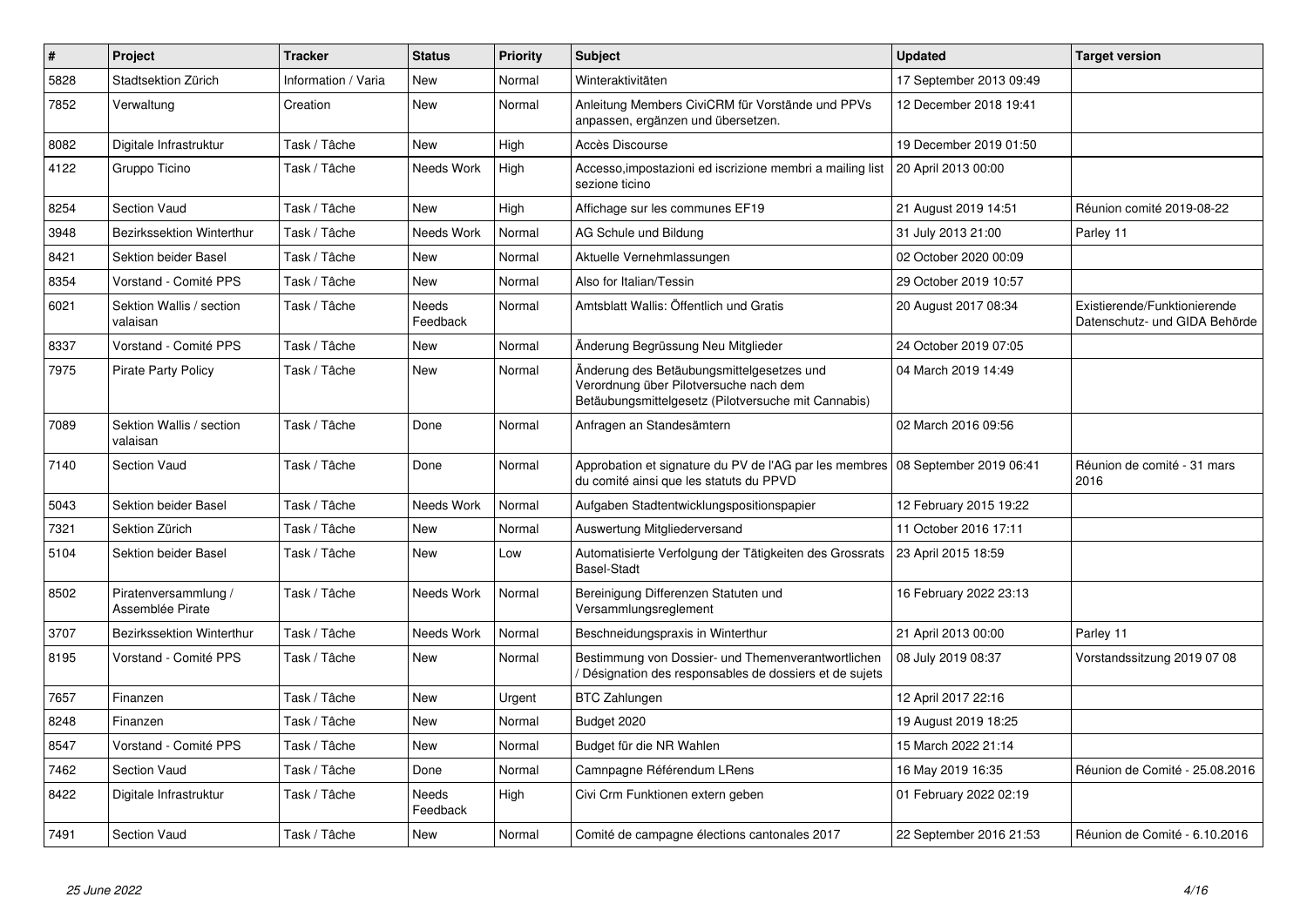| #    | Project                    | <b>Tracker</b> | <b>Status</b>        | <b>Priority</b> | Subject                                                                                                                                                                                                                                          | <b>Updated</b>         | <b>Target version</b>          |
|------|----------------------------|----------------|----------------------|-----------------|--------------------------------------------------------------------------------------------------------------------------------------------------------------------------------------------------------------------------------------------------|------------------------|--------------------------------|
| 6248 | Pirate Party Policy        | Task / Tâche   | New                  | Normal          | Communication - press release - communication interne<br>-> via pages de sections, twitter & facebook                                                                                                                                            | 05 March 2014 15:16    |                                |
| 6243 | Pirate Party Policy        | Task / Tâche   | <b>New</b>           | Normal          | Communication - press release - communication interne<br>-> via pages de sections, twitter & facebook                                                                                                                                            | 05 March 2014 14:55    |                                |
| 7828 | <b>Section Vaud</b>        | Task / Tâche   | <b>New</b>           | Normal          | Communication sur le 14 avril                                                                                                                                                                                                                    | 05 April 2018 16:42    | Réunion comité 05.04.2018      |
| 6688 | Section Genève             | Task / Tâche   | Needs Work           | Normal          | Comptabilité - Recherche Fiduciaire                                                                                                                                                                                                              | 25 March 2015 17:00    | Prochain Comité                |
| 7863 | Section Vaud               | Task / Tâche   | <b>New</b>           | Normal          | Compte Twitter PPVD                                                                                                                                                                                                                              | 14 April 2018 09:24    | Réunion comité 19.04.2018      |
| 7463 | Section Vaud               | Task / Tâche   | Done                 | Normal          | Conférence-débats 2e partie 2016                                                                                                                                                                                                                 | 19 April 2019 15:11    | Réunion de Comité - 6.10.2016  |
| 6206 | <b>Pirate Party Policy</b> | Task / Tâche   | Done                 | Normal          | Consultation "Modification loi fédérale sur les systèmes<br>d'information de la Confédération dans le domaine du<br>sport (LSIS)" - Vernehmlassung "Änderung<br>Bundesgesetz über die Informationssysteme des<br>Bundes im Bereich Sport (IBSG)" | 08 April 2015 09:26    |                                |
| 6201 | <b>Pirate Party Policy</b> | Task / Tâche   | New                  | Normal          | Consultation - Modification du Code des obligations<br>(Droit des raisons de commerce) / Vernehmlassung -<br>Änderung des Obligationenrechts (Firmenrecht)                                                                                       | 04 March 2014 13:21    |                                |
| 6726 | <b>Pirate Party Policy</b> | Task / Tâche   | Done                 | Normal          | Consultation FINMA - LBA / GvW                                                                                                                                                                                                                   | 08 April 2015 09:18    |                                |
| 6177 | <b>Pirate Party Policy</b> | Task / Tâche   | Offen /<br>Incertain | Normal          | Consultation process review                                                                                                                                                                                                                      | 08 April 2015 09:26    |                                |
| 6784 | Press and Public Relations | Task / Tâche   | Needs Work           | High            | CP - Déclaration D. Burkhalter DFAE «Promoting trust<br>and globally shared rules to ensure an open, free and<br>secure cyberspace»                                                                                                              | 17 April 2015 18:12    |                                |
| 8252 | Section Vaud               | Task / Tâche   | <b>New</b>           | Normal          | Création d'un compte LinkedIn pour le PPVD                                                                                                                                                                                                       | 21 August 2019 14:47   | Réunion comité 2019-08-22      |
| 7500 | Section Vaud               | Task / Tâche   | <b>New</b>           | Normal          | Création d'un programme de communication vaudois                                                                                                                                                                                                 | 04 October 2016 17:54  | Réunion de Comité - 6.10.2016  |
| 7521 | Section Vaud               | Task / Tâche   | New                  | Normal          | Création d'une newsletter et appel à la candidature<br>Election cantonale                                                                                                                                                                        | 22 October 2016 13:37  | Réunion de Comité - 20.10.2016 |
| 7470 | <b>Section Vaud</b>        | Task / Tâche   | Done                 | Normal          | Creation des stands                                                                                                                                                                                                                              | 13 June 2019 15:55     |                                |
| 6389 | Sektion Bern               | Task / Tâche   | New                  | High            | Datenschutz Problem BE Gemeinden                                                                                                                                                                                                                 | 28 April 2014 22:11    |                                |
| 5999 | Bezirkssektion Winterthur  | Task / Tâche   | <b>New</b>           | Normal          | Datenschutz von Steuer- und Einwohnerdaten                                                                                                                                                                                                       | 21 November 2013 20:52 |                                |
| 7986 | Grafik und Design          | Task / Tâche   | New                  | Normal          | Datenv von Grafik/Design auf einer Instanz der PPS<br>hosten                                                                                                                                                                                     | 22 January 2019 12:54  |                                |
| 6215 | <b>Pirate Party Policy</b> | Task / Tâche   | <b>New</b>           | Normal          | Development of the "Economy" section                                                                                                                                                                                                             | 04 March 2014 14:36    |                                |
| 6213 | <b>Pirate Party Policy</b> | Task / Tâche   | New                  | Normal          | Development of the "Environment" section                                                                                                                                                                                                         | 04 March 2014 14:28    |                                |
| 6211 | <b>Pirate Party Policy</b> | Task / Tâche   | New                  | Normal          | Development of the "Etat de droit" section                                                                                                                                                                                                       | 04 March 2014 14:34    |                                |
| 6214 | Pirate Party Policy        | Task / Tâche   | New                  | Normal          | Development of the "Patrimoine Commun" section of<br>PPS Program                                                                                                                                                                                 | 04 March 2014 14:33    |                                |
| 6212 | Pirate Party Policy        | Task / Tâche   | New                  | Normal          | Development of the "Security" section                                                                                                                                                                                                            | 04 March 2014 14:33    |                                |
| 6210 | Pirate Party Policy        | Task / Tâche   | New                  | Normal          | Development of the Area verbiage                                                                                                                                                                                                                 | 04 March 2014 14:34    |                                |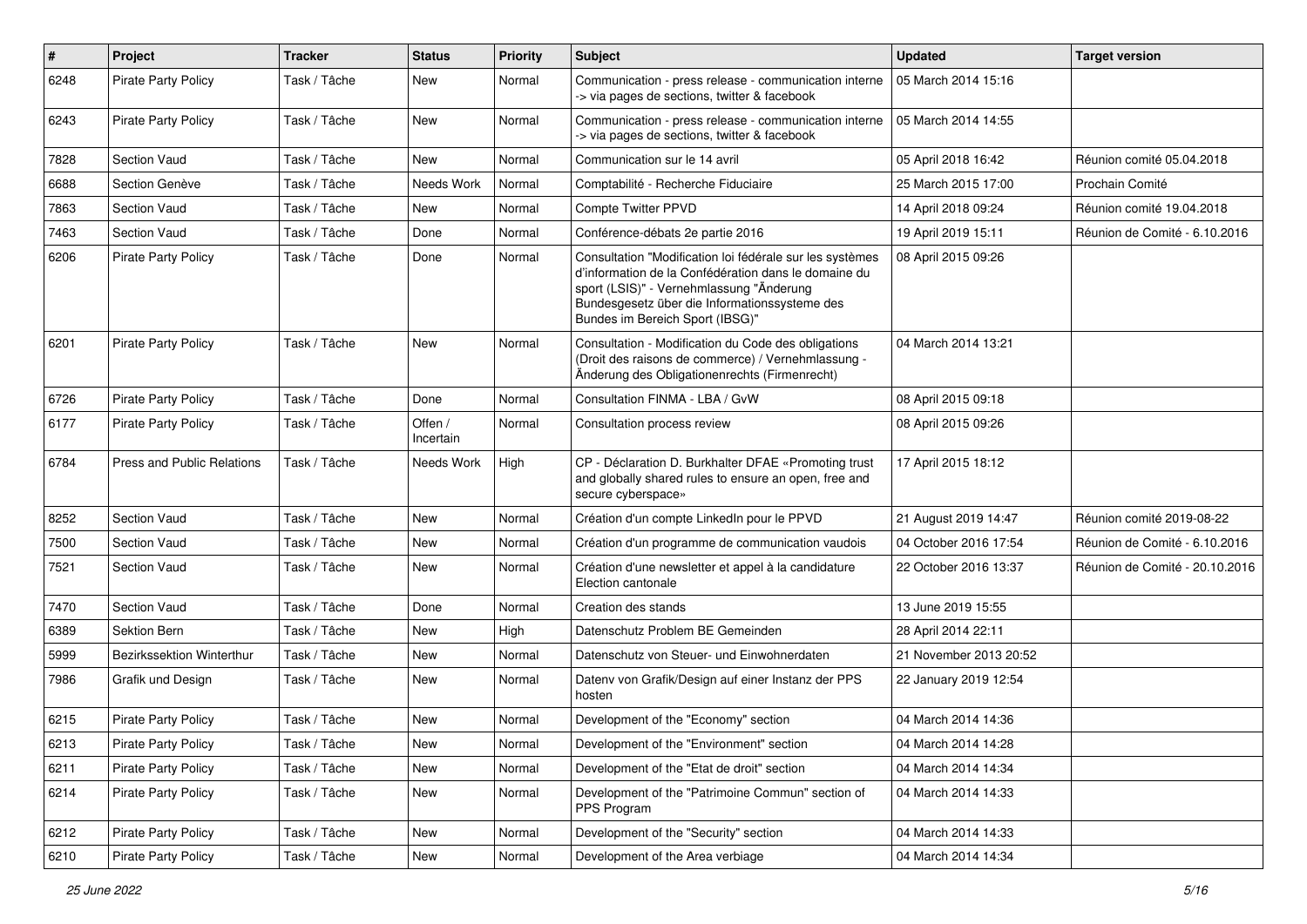| $\pmb{\#}$ | Project                              | <b>Tracker</b> | <b>Status</b>     | <b>Priority</b> | <b>Subject</b>                                                                                                                | <b>Updated</b>          | <b>Target version</b>          |
|------------|--------------------------------------|----------------|-------------------|-----------------|-------------------------------------------------------------------------------------------------------------------------------|-------------------------|--------------------------------|
| 6246       | Pirate Party Policy                  | Task / Tâche   | New               | Normal          | Development of the PPS report on the consultation                                                                             | 05 March 2014 15:13     |                                |
| 6241       | <b>Pirate Party Policy</b>           | Task / Tâche   | <b>New</b>        | Normal          | Development of the PPS report on the consultation                                                                             | 05 March 2014 14:44     |                                |
| 6205       | <b>Pirate Party Policy</b>           | Task / Tâche   | New               | Normal          | Development of the PPS report on the consultation                                                                             | 04 March 2014 13:32     |                                |
| 6222       | <b>Pirate Party Policy</b>           | Task / Tâche   | Done              | Normal          | Développement argumentaires votations populaire 18<br>mai - Entwicklung Argumentationshilfe Themen<br>Volksabstimmung 18. Mai | 27 November 2019 21:23  |                                |
| 5400       | Sektion Wallis / section<br>valaisan | Task / Tâche   | Needs<br>Feedback | Normal          | Dienststelle für Datenschutz und Öffentlichkeitsprinzip                                                                       | 20 April 2017 17:36     |                                |
| 6645       | Section Genève                       | Task / Tâche   | Needs Work        | Normal          | Dossier médical en ligne                                                                                                      | 25 March 2015 17:03     | Prochain Comité                |
| 3864       | <b>Bezirkssektion Winterthur</b>     | Task / Tâche   | Needs Work        | Normal          | E-Book Bibliothek DRM                                                                                                         | 06 March 2013 18:18     | Parley 13                      |
| 5430       | Sektion Wallis / section<br>valaisan | Task / Tâche   | Needs<br>Feedback | Normal          | Einrichtung interne Mailingliste                                                                                              | 20 August 2017 08:31    | GV2017                         |
| 7801       | Section Vaud                         | Task / Tâche   | <b>New</b>        | Normal          | Election de vérificateurs de comptes                                                                                          | 08 February 2018 18:58  |                                |
| 7468       | <b>Section Vaud</b>                  | Task / Tâche   | Done              | Normal          | Elections communales 2016 et EF 2015 - finances<br>factures ouvertes - point de sitation                                      | 19 April 2019 15:10     | Réunion de Comité - 25.08.2016 |
| 3911       | Bezirkssektion Winterthur            | Task / Tâche   | Needs Work        | Normal          | Elektronisches Büro in der Stadtverwaltung                                                                                    | 21 April 2013 00:00     | Parley 11                      |
| 8378       | Digitale Infrastruktur               | Task / Tâche   | Needs Work        | Normal          | Erstelllung subdomain für neue Sektion<br>Thurgau/Schauffhausen + SG/AR/Ai                                                    | 19 December 2019 00:53  |                                |
| 8033       | Section Vaud                         | Task / Tâche   | Done              | Normal          | Faire liste du matériel de campagne                                                                                           | 03 August 2019 20:59    | Réunion comité 2019-02-21      |
| 5389       | Bezirkssektion Winterthur            | Task / Tâche   | Needs Work        | High            | Falsche Anreize in Sozialhilfe                                                                                                | 17 June 2013 16:43      | Parley 18                      |
| 8001       | Finanzen                             | Task / Tâche   | <b>New</b>        | Normal          | Fehlende Finanzdaten / Jahre auf der Homepage mit<br>entsprechenden Forumalren ergänzen                                       | 01 December 2018 17:35  |                                |
| 8444       | Vorstand - Comité PPS                | Task / Tâche   | Needs Work        | High            | Fehlende Mitgliederbeiträge für die Sektion PPBB                                                                              | 29 October 2020 16:58   |                                |
| 5068       | <b>Pirate Party Policy</b>           | Task / Tâche   | New               | Normal          | Fehlende Position zu Whistleblowing                                                                                           | 21 November 2015 16:13  |                                |
| 5291       | Stadtsektion Zürich                  | Task / Tâche   | Done              | Normal          | Festlegen von Terminen für die PV                                                                                             | 03 October 2013 20:15   | Stammtisch 27.05.2013          |
| 5831       | Stadtsektion Zürich                  | Task / Tâche   | <b>New</b>        | Normal          | Festlegen Vorstand Sitzungen PP Züri                                                                                          | 17 September 2013 09:51 |                                |
| 4746       | <b>Bezirkssektion Winterthur</b>     | Task / Tâche   | Needs Work        | Normal          | Förderung des Innovativen Motorisierten<br>Individualverkehrs (IMIV)                                                          | 21 April 2013 00:00     | Parley 13                      |
| 7467       | Section Vaud                         | Task / Tâche   | Done              | Normal          | Formation média                                                                                                               | 13 June 2019 15:54      | Réunion de Comité - 25.08.2016 |
| 5664       | Stadtsektion Zürich                  | Task / Tâche   | New               | Normal          | Forum Stadt-Zürich beantragen                                                                                                 | 07 August 2013 21:17    |                                |
| 8079       | Sektion Zürich                       | Task / Tâche   | New               | Normal          | Fotograf buchen                                                                                                               | 04 May 2019 19:52       |                                |
| 3716       | Bezirkssektion Winterthur            | Task / Tâche   | Needs Work        | Low             | Frauenparkplätze                                                                                                              | 21 April 2013 00:00     | Parley 11                      |
| 6850       | Sektion Zürich                       | Task / Tâche   | New               | Normal          | Fundraising                                                                                                                   | 27 August 2015 18:40    | Vorstandssitzung 2015-08-27    |
| 7002       | Sektion beider Basel                 | Task / Tâche   | Needs Work        | Normal          | Für ein lebendiges Basel                                                                                                      | 02 October 2020 00:23   |                                |
| 5227       | Bezirkssektion Winterthur            | Task / Tâche   | New               | Normal          | Gesamtkostenrechnung Neuhegi                                                                                                  | 15 May 2013 20:53       | Parley 16 (6.6.2013)           |
| 2531       | <b>Pirate Party Policy</b>           | Task / Tâche   | Needs Work        | Normal          | Gleichstellung                                                                                                                | 20 February 2013 16:39  |                                |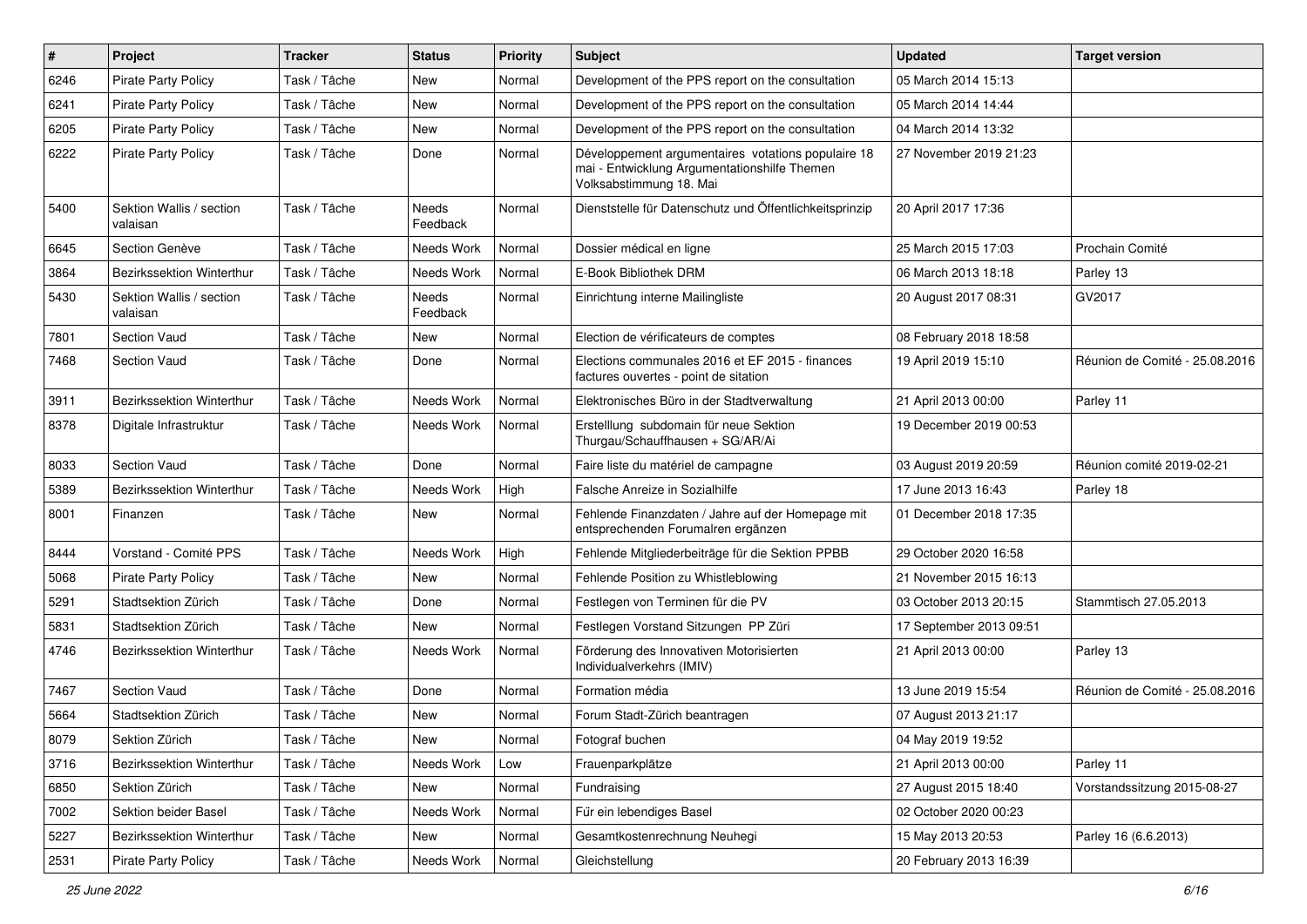| $\pmb{\#}$ | Project                                   | <b>Tracker</b> | <b>Status</b>     | <b>Priority</b> | <b>Subject</b>                                                             | <b>Updated</b>          | <b>Target version</b>                  |
|------------|-------------------------------------------|----------------|-------------------|-----------------|----------------------------------------------------------------------------|-------------------------|----------------------------------------|
| 7739       | Sektion Wallis / section<br>valaisan      | Task / Tâche   | New               | Normal          | GV2017                                                                     | 20 August 2017 09:00    | GV2017                                 |
| 8108       | Digitale Infrastruktur                    | Task / Tâche   | Needs<br>Feedback | Normal          | Hinterlegung Druckvorlagen                                                 | 10 February 2022 16:00  |                                        |
| 5346       | Bezirkssektion Winterthur                 | Task / Tâche   | <b>New</b>        | Normal          | <b>Holidi</b>                                                              | 08 June 2013 15:47      | Parley 17 (13.6.2013)                  |
| 4057       | Bezirkssektion Winterthur                 | Task / Tâche   | Needs Work        | Normal          | Informatikprojekte prüfen                                                  | 21 April 2013 00:00     | Parley 11                              |
| 7516       | Sektion Zürich                            | Task / Tâche   | New               | Normal          | Kalender abonnieren auf Website fixen                                      | 02 April 2019 18:11     | Vorstandsitzung 2019-1                 |
| 7987       | Vorstand - Comité PPS                     | Task / Tâche   | Done              | Normal          | Kommunikationskonzept                                                      | 03 February 2020 19:12  | Vorstandssitzung 2019 05 27            |
| 4388       | Finanzen                                  | Task / Tâche   | Needs Work        | Urgent          | Kontenplan                                                                 | 04 April 2013 07:13     |                                        |
| 8061       | Sektion Zürich                            | Task / Tâche   | <b>New</b>        | Normal          | Kontovollmachten geregelt kriegen                                          | 02 April 2019 18:15     | Vorstandsitzung 2019-1                 |
| 5637       | <b>Pirate Party Policy</b>                | Task / Tâche   | Done              | Normal          | Korrektur der Uebersetzung der Identite                                    | 22 March 2014 17:28     |                                        |
| 8237       | <b>Section Vaud</b>                       | Task / Tâche   | <b>New</b>        | High            | La campagne électorale du PPVD sur les réseaux<br>sociaux privés et libres | 12 September 2019 15:03 | Réunion comité 2019-09-05              |
| 8430       | Sektion beider Basel                      | Task / Tâche   | Needs Work        | Normal          | Lagerort und Materialbestand der PPBB                                      | 02 October 2020 00:08   |                                        |
| 8204       | <b>Section Vaud</b>                       | Task / Tâche   | Needs Work        | High            | Le questionnaire de l'ALLIANCE-ENVIRONNEMENT                               | 20 August 2019 14:53    | Réunion comité 2019-07-25              |
| 8203       | Section Vaud                              | Task / Tâche   | Needs Work        | High            | Le questionnaire de la société vaudoise de médecine                        | 20 August 2019 14:52    | Réunion comité 2019-07-25              |
| 7522       | <b>Section Vaud</b>                       | Task / Tâche   | New               | Normal          | Les modalités éléctorales 2017                                             | 22 October 2016 13:43   | Réunion de Comité - 20.10.2016         |
| 8218       | <b>Section Vaud</b>                       | Task / Tâche   | New               | High            | Lettre de remerciement à M. Burgerer pour son don                          | 20 August 2019 14:56    | Réunion comité 2019-09-05              |
| 3033       | Sektion St. Gallen und beide<br>Appenzell | Task / Tâche   | Done              | Normal          | Liquid Feedback                                                            | 10 June 2014 20:10      |                                        |
| 4064       | Bezirkssektion Winterthur                 | Task / Tâche   | Needs<br>Feedback | Normal          | Liquid Feedback für die Stadt Winterthur                                   | 07 April 2013 15:34     | Parley 15 (2.5.2013)                   |
| 5293       | Stadtsektion Zürich                       | Task / Tâche   | New               | Normal          | Lokation nächste fliegende Stammtische festlegen und<br>kommunizieren      | 27 May 2013 18:59       | Stammtisch 27.05.2013                  |
| 4138       | Gruppo Ticino                             | Task / Tâche   | Needs Work        | High            | Mailing List problema messaggio conferma<br>sottoscrizione                 | 20 April 2013 00:00     |                                        |
| 7868       | Digitale Infrastruktur                    | Task / Tâche   | Needs<br>Feedback | Normal          | Mailverteiler für die PPS Ticino erstellen                                 | 19 December 2019 01:40  |                                        |
| 5832       | Stadtsektion Zürich                       | Task / Tâche   | New               | Normal          | Meet the Pirates, Stammtisch Upgrade                                       | 17 September 2013 10:06 |                                        |
| 3568       | Bezirkssektion Winterthur                 | Task / Tâche   | Needs Work        | Normal          | Messung der Schulqualität                                                  | 07 April 2013 15:45     |                                        |
| 7862       | Section Vaud                              | Task / Tâche   | New               | Normal          | Mise à jour de la page wiki des PV                                         | 14 April 2018 09:21     | Réunion comité 19.04.2018              |
| 7497       | Section Vaud                              | Task / Tâche   | New               | Normal          | Mise à jour du calendrier du site web                                      | 04 October 2016 17:42   | Réunion de Comité - 6.10.2016          |
| 7499       | Section Vaud                              | Task / Tâche   | New               | Normal          | Mise à jour logiciel du site web                                           | 04 October 2016 17:50   | Réunion de Comité - 6.10.2016          |
| 7498       | Section Vaud                              | Task / Tâche   | New               | Normal          | Mise au propre du programme vaudois                                        | 04 October 2016 17:45   | Réunion de Comité - 6.10.2016          |
| 7381       | Section Vaud                              | Task / Tâche   | New               | Normal          | Mise en place d'un outil de sondage                                        | 09 July 2016 09:42      | Réunion de comité - 14 juillet<br>2016 |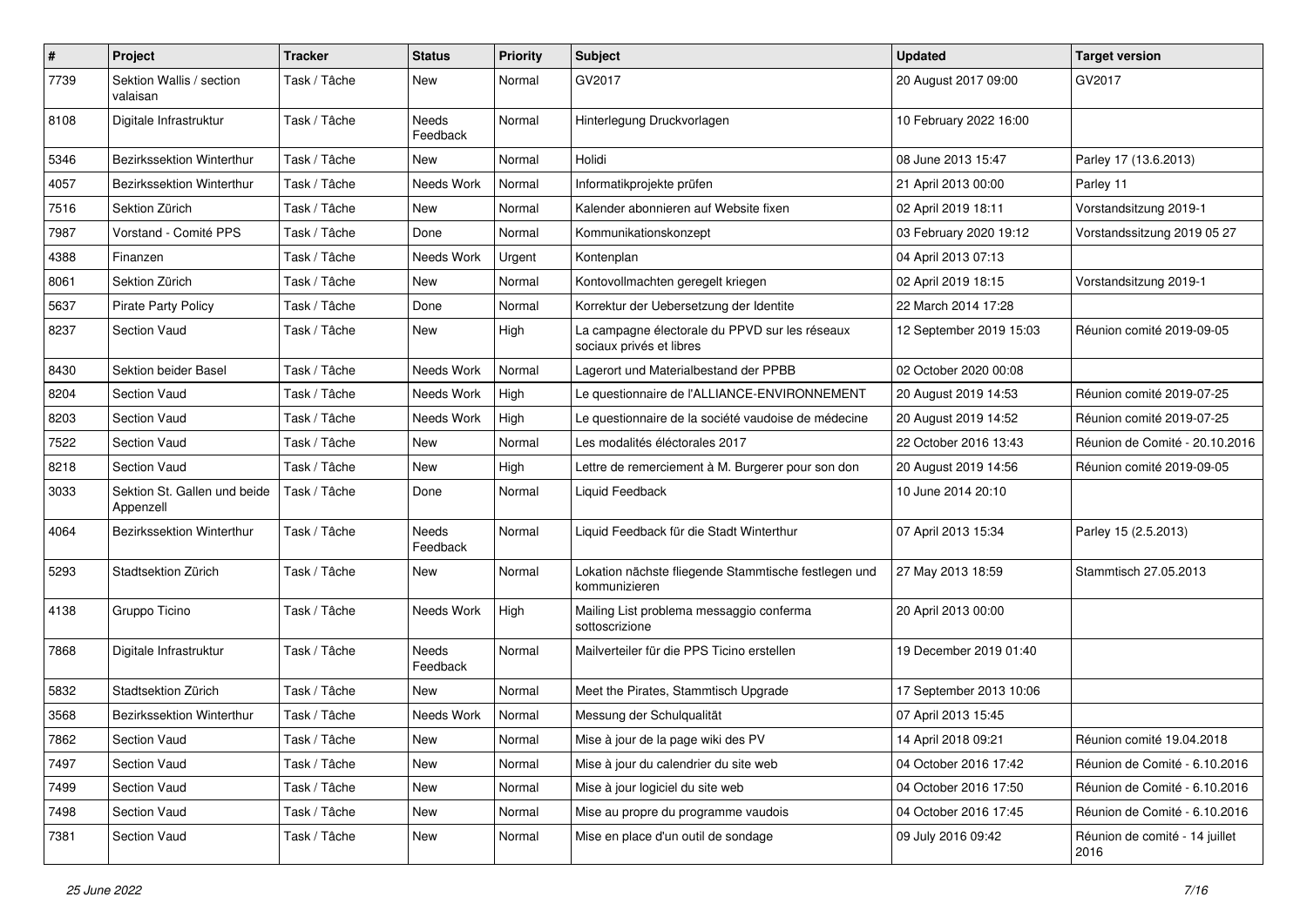| $\#$ | Project                              | <b>Tracker</b> | <b>Status</b> | <b>Priority</b> | <b>Subject</b>                                                    | <b>Updated</b>         | <b>Target version</b>                 |
|------|--------------------------------------|----------------|---------------|-----------------|-------------------------------------------------------------------|------------------------|---------------------------------------|
| 7199 | Section Vaud                         | Task / Tâche   | New           | Normal          | Mise en place de la pétition evoting                              | 11 March 2016 16:46    |                                       |
| 8060 | Sektion Zürich                       | Task / Tâche   | New           | High            | Mitglieder und andere potenzielle Kandidaten<br>durchtelefonieren | 03 April 2019 15:17    | Vorstandsitzung 2019-1                |
| 8077 | Sektion Zürich                       | Task / Tâche   | <b>New</b>    | Normal          | Mitglieder-Postversand                                            | 03 May 2019 09:01      |                                       |
| 8000 | Finanzen                             | Task / Tâche   | New           | Normal          | Mitgliederbeiträge der Sektionen                                  | 01 December 2018 16:34 |                                       |
| 7363 | <b>Section Vaud</b>                  | Task / Tâche   | New           | Normal          | Modifications des statuts pour la banque                          | 25 June 2016 16:55     | Réunion du comité - 2 juillet<br>2016 |
| 8058 | Sektion Zürich                       | Task / Tâche   | Needs Work    | Normal          | Neue Statuten auf Website publizieren                             | 02 April 2019 14:38    |                                       |
| 7999 | Verwaltung                           | Task / Tâche   | New           | Normal          | Neuer Willkommens-Text nach Aufnahme als Mitglied                 | 01 October 2020 23:09  |                                       |
| 3732 | Bezirkssektion Winterthur            | Task / Tâche   | Needs Work    | Low             | Neues Hallenbad                                                   | 02 May 2013 22:37      | Parley 15 (2.5.2013)                  |
| 8351 | Vorstand - Comité PPS                | Task / Tâche   | Done          | Normal          | Newsletter                                                        | 25 May 2020 19:24      | Vorstandssitzung 2019 11 25           |
| 7465 | <b>Section Vaud</b>                  | Task / Tâche   | <b>New</b>    | Normal          | Newsletter septembre                                              | 25 August 2016 08:00   |                                       |
| 8381 | Vorstand - Comité PPS                | Task / Tâche   | New           | Normal          | Notiz/Eintrag von Berechtigungen für Mitgleider im<br>Members     | 08 December 2019 10:30 | PPS Meeting 09.12.2019                |
| 3706 | <b>Bezirkssektion Winterthur</b>     | Task / Tâche   | Needs Work    | Normal          | Notschlafstellen bei der Heilsarmee                               | 21 April 2013 00:00    | Parley 11                             |
| 5517 | Bezirkssektion Winterthur            | Task / Tâche   | Needs Work    | Normal          | O-Ton                                                             | 13 July 2013 17:39     |                                       |
| 7997 | Verwaltung                           | Task / Tâche   | New           | Normal          | Online Anmeldung Mitglied                                         | 01 October 2020 23:12  |                                       |
| 7001 | Sektion beider Basel                 | Task / Tâche   | New           | Normal          | Online Infos/Struktur aktualisieren und überarbeiten              | 28 November 2015 10:44 |                                       |
| 3567 | <b>Bezirkssektion Winterthur</b>     | Task / Tâche   | Needs Work    | Normal          | Open Data                                                         | 26 February 2013 08:12 | Parley 11                             |
| 5870 | Sektion Wallis / section<br>valaisan | Task / Tâche   | Needs Work    | Normal          | Opendata.admin.ch                                                 | 20 August 2017 08:31   | GV2017                                |
| 4507 | <b>Bezirkssektion Winterthur</b>     | Task / Tâche   | Needs Work    | Normal          | OpenData: Wem gehört das Datenmaterial                            | 02 May 2013 22:34      |                                       |
| 3708 | Bezirkssektion Winterthur            | Task / Tâche   | Needs Work    | High            | OpenSource Nachtrag und Vorbereitung                              | 19 April 2013 00:00    | Parley 13                             |
| 7236 | <b>Section Vaud</b>                  | Task / Tâche   | Done          | Normal          | Organisation de la campagne référendaire LSCPT                    | 07 May 2018 12:58      | Réunion de comité - 31 mars<br>2016   |
| 7906 | Section Vaud                         | Task / Tâche   | <b>New</b>    | Normal          | Organisation et planification de la 2ème AGE 2018                 | 14 June 2018 14:55     | Réunion comité 14.06.2018             |
| 5041 | Sektion beider Basel                 | Task / Tâche   | Needs Work    | Low             | Parlaments-Daten automatisch abgreifen lassen                     | 23 April 2015 18:59    |                                       |
| 4893 | Sektion Wallis / section<br>valaisan | Task / Tâche   | Done          | Normal          | Pflichtenheft Vorstand (2)                                        | 13 December 2014 10:14 |                                       |
| 4639 | Sektion Wallis / section<br>valaisan | Task / Tâche   | Needs Work    | Normal          | pi-Vote Sektionsabstimmungen                                      | 07 July 2014 20:30     |                                       |
| 5873 | Sektion Wallis / section<br>valaisan | Task / Tâche   | Tabled        | Normal          | Pi-Vote Zertifikate                                               | 20 August 2017 08:31   | GV2017                                |
| 8253 | Section Vaud                         | Task / Tâche   | New           | Normal          | Plate-forme EF19 vidéo de la rts                                  | 21 August 2019 14:43   | Réunion comité 2019-08-22             |
| 6218 | <b>Pirate Party Policy</b>           | Task / Tâche   | New           | Normal          | Position guideline development                                    | 04 March 2014 14:49    |                                       |
| 6219 | <b>Pirate Party Policy</b>           | Task / Tâche   | New           | Normal          | Position guideline development planning                           | 04 March 2014 14:49    |                                       |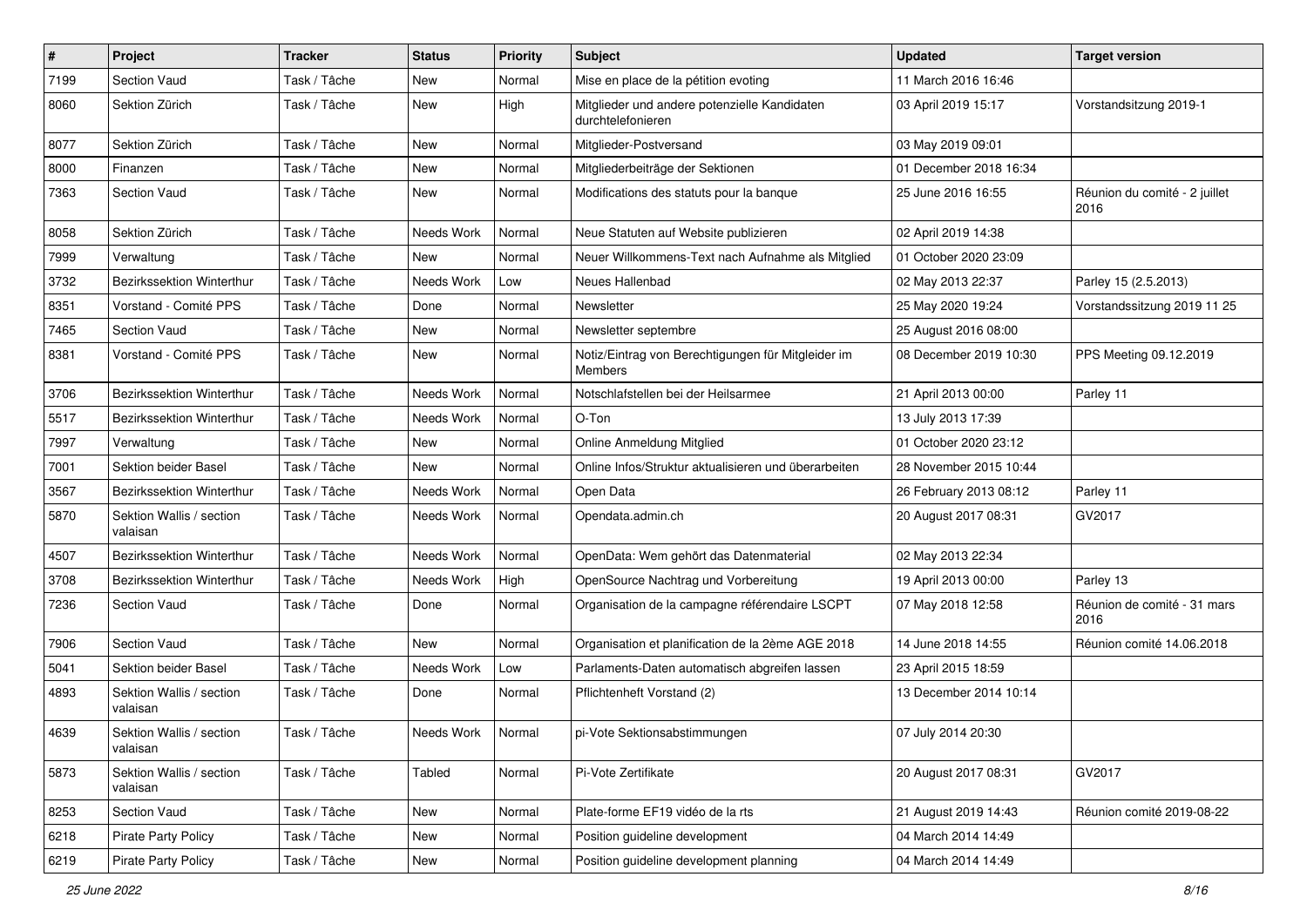| $\sharp$ | Project                           | <b>Tracker</b> | <b>Status</b> | <b>Priority</b> | <b>Subject</b>                                                                                                                           | <b>Updated</b>          | <b>Target version</b>           |
|----------|-----------------------------------|----------------|---------------|-----------------|------------------------------------------------------------------------------------------------------------------------------------------|-------------------------|---------------------------------|
| 6255     | <b>Pirate Party Policy</b>        | Task / Tâche   | New           | Normal          | Positionspapier Rechtsstaat updaten                                                                                                      | 21 November 2015 16:11  |                                 |
| 6254     | <b>Pirate Party Policy</b>        | Task / Tâche   | New           | Normal          | Positionspapier Suchtpolitik updaten                                                                                                     | 21 November 2015 16:12  |                                 |
| 5915     | Sektion Zürich                    | Task / Tâche   | New           | Normal          | Positionspapier «Laizismus»                                                                                                              | 06 November 2014 18:48  |                                 |
| 5058     | <b>Pirate Party Policy</b>        | Task / Tâche   | Needs Work    | Normal          | Positionspapier: Patente                                                                                                                 | 15 April 2013 14:10     |                                 |
| 5830     | Stadtsektion Zürich               | Task / Tâche   | <b>New</b>    | Normal          | PP Patente                                                                                                                               | 17 September 2013 09:51 |                                 |
| 6209     | <b>Pirate Party Policy</b>        | Task / Tâche   | New           | Normal          | PPS Program development                                                                                                                  | 04 March 2014 14:17     |                                 |
| 6748     | <b>Press and Public Relations</b> | Task / Tâche   | Done          | Urgent          | PR - Bund niederlässt wieder IT Security!                                                                                                | 02 April 2015 12:03     |                                 |
| 8120     | Section Vaud                      | Task / Tâche   | Done          | Normal          | Préparation de notre voyage à Olten le 23 juin 2019                                                                                      | 03 August 2019 20:59    | Réunion comité 2019-06-13       |
| 6676     | Section Genève                    | Task / Tâche   | Done          | Normal          | Préparation éléction national                                                                                                            | 27 June 2016 09:53      | Prochain Comité                 |
| 7466     | Section Vaud                      | Task / Tâche   | Done          | Normal          | Préparation Elections cantonales - désignation de<br>candidats - alliance - etc                                                          | 13 June 2019 15:54      | Réunion de Comité - 25.08.2016  |
| 6677     | Section Genève                    | Task / Tâche   | Done          | Normal          | Préparation prochaine AG                                                                                                                 | 19 October 2015 17:06   | Prochain Comité                 |
| 5217     | Bezirkssektion Winterthur         | Task / Tâche   | <b>New</b>    | Normal          | Pressemitteilung Stimmparolen                                                                                                            | 12 May 2013 19:39       |                                 |
| 7998     | Press and Public Relations        | Task / Tâche   | New           | Normal          | Presseverteiler im PressCRM aktualisieren sowie<br>ergänzen                                                                              | 01 December 2018 13:05  |                                 |
| 7527     | Section Vaud                      | Task / Tâche   | Done          | High            | Prise de possition sur le référendum vaudois sur la<br>mendicité                                                                         | 03 August 2019 12:57    | Réunion de Comité - 3.11.2016   |
| 5014     | Bezirkssektion Winterthur         | Task / Tâche   | Needs Work    | Low             | Problematik "gebundene Ausgaben"                                                                                                         | 02 May 2013 22:31       | Parley 15 (2.5.2013)            |
| 6438     | Sektion Bern                      | Task / Tâche   | New           | High            | Probleme bei elektronischer Zählung der Stimmzettel in<br>der Stadt Bern                                                                 | 28 May 2014 10:18       |                                 |
| 8117     | Vorstand - Comité PPS             | Task / Tâche   | <b>New</b>    | Normal          | Procédure de communication entre les membres du<br>comité du PPS // Kommunikationsverfahren zwischen<br>den Mitgliedern des PPS-Vorstand | 14 October 2019 19:26   | Vorstandssitzung 2019 06 24     |
| 4137     | Gruppo Ticino                     | Task / Tâche   | Needs Work    | Normal          | Programma Partito Pirata Ticino                                                                                                          | 21 April 2013 00:00     |                                 |
| 4941     | <b>Pirate Party Policy</b>        | Task / Tâche   | Done          | Normal          | prostitution                                                                                                                             | 30 September 2013 19:23 |                                 |
| 5373     | Sektion beider Basel              | Task / Tâche   | New           | Normal          | Prozess für Spender erstellen/festhalten                                                                                                 | 12 February 2015 19:15  |                                 |
| 4058     | Bezirkssektion Winterthur         | Task / Tâche   | Needs Work    | Normal          | Prüfung der Zuwendungen an Dritte<br>(Sozialdepartement)                                                                                 | 21 April 2013 00:00     | Parley 11                       |
| 6224     | <b>Pirate Party Policy</b>        | Task / Tâche   | New           | Normal          | Publication - Diffusion aux sections                                                                                                     | 04 March 2014 15:19     |                                 |
| 7341     | Section Vaud                      | Task / Tâche   | Done          | Urgent          | Publipostage de formulaire Iscpt                                                                                                         | 19 April 2019 15:12     | Réunion de comité - 9 juin 2016 |
| 8220     | Section Vaud                      | Task / Tâche   | New           | High            | Recherche d'un petit cadeau de remerciement                                                                                              | 20 August 2019 14:57    | Réunion comité 2019-09-05       |
| 7505     | Section Vaud                      | Task / Tâche   | New           | Normal          | Recherche de la salle pour le 8 décembre                                                                                                 | 06 October 2016 22:17   | Réunion de Comité - 20.10.2016  |
| 8219     | Section Vaud                      | Task / Tâche   | New           | High            | Rédaction de la lettre                                                                                                                   | 20 August 2019 14:56    | Réunion comité 2019-08-22       |
| 6727     | Pirate Party Policy               | Task / Tâche   | Done          | Normal          | Rédaction de la réponse de la consultation                                                                                               | 08 April 2015 09:17     |                                 |
| 6247     | Pirate Party Policy               | Task / Tâche   | New           | Normal          | Rédaction du rapport et de la lettre d'accompagnement                                                                                    | 05 March 2014 15:15     |                                 |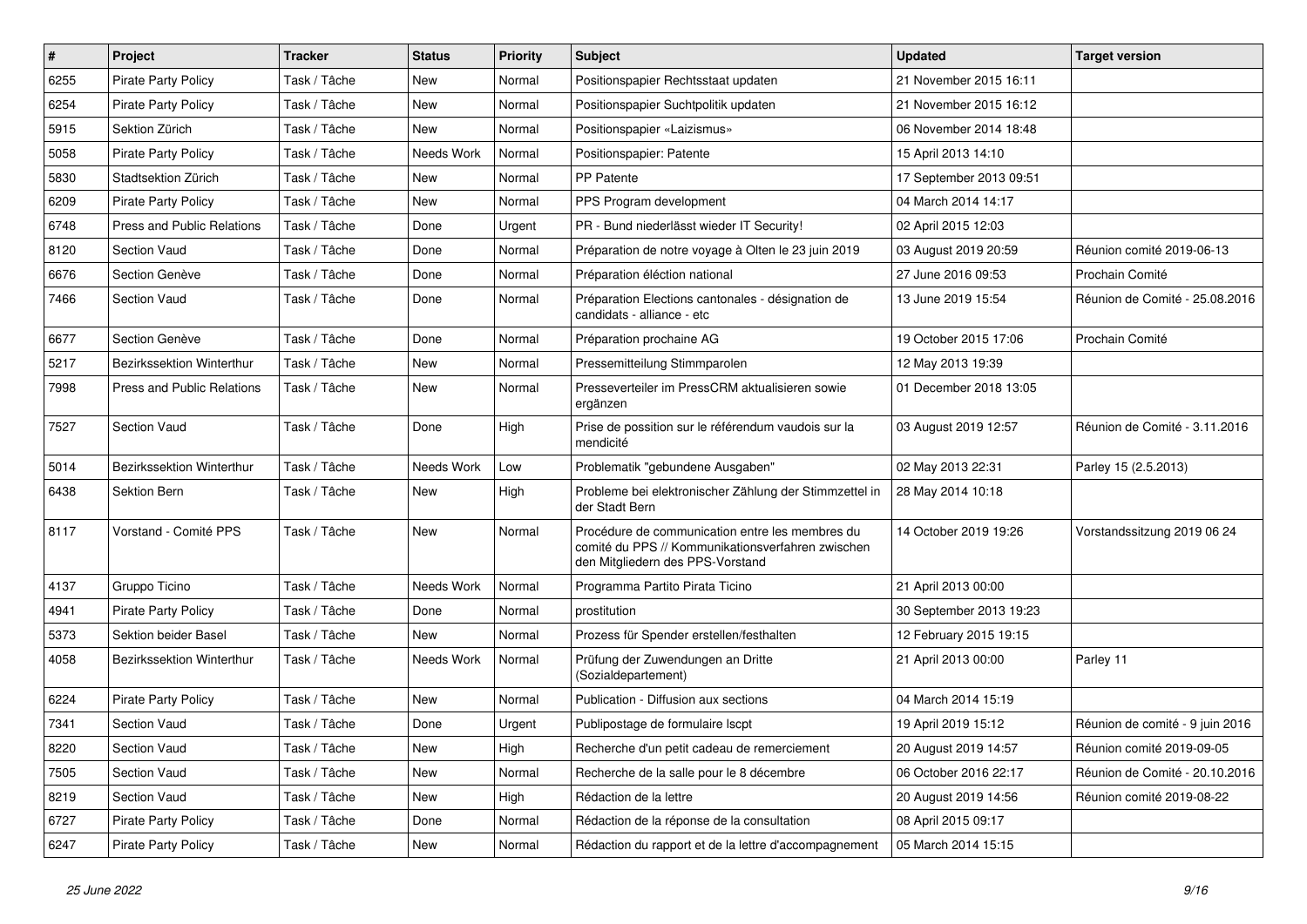| $\pmb{\#}$ | Project                              | <b>Tracker</b> | <b>Status</b>        | <b>Priority</b> | <b>Subject</b>                                                                                                                                                            | <b>Updated</b>          | <b>Target version</b>                |
|------------|--------------------------------------|----------------|----------------------|-----------------|---------------------------------------------------------------------------------------------------------------------------------------------------------------------------|-------------------------|--------------------------------------|
| 6242       | <b>Pirate Party Policy</b>           | Task / Tâche   | New                  | Normal          | Rédaction du rapport et de la lettre d'accompagnement                                                                                                                     | 05 March 2014 14:57     |                                      |
| 7270       | Section Vaud                         | Task / Tâche   | Done                 | Normal          | Rédaction et diffusion de la newsletter du PPVD pour le<br>mois d'avril                                                                                                   | 20 April 2016 09:19     | Réunion de comité - 28 avril<br>2016 |
| 8473       | Digitale Infrastruktur               | Task / Tâche   | Needs Work           | Normal          | <b>Refurbish CiviCRM</b>                                                                                                                                                  | 18 January 2022 20:52   |                                      |
| 8160       | <b>Section Vaud</b>                  | Task / Tâche   | <b>New</b>           | Normal          | Région de Nyon et Twitter                                                                                                                                                 | 13 June 2019 17:05      | Réunion comité 2019-06-13            |
| 6182       | <b>Pirate Party Policy</b>           | Task / Tâche   | Offen /<br>Incertain | Normal          | review august 2014                                                                                                                                                        | 08 April 2015 09:26     |                                      |
| 6197       | <b>Pirate Party Policy</b>           | Task / Tâche   | Offen /<br>Incertain | Normal          | Review currently running iniatives                                                                                                                                        | 04 March 2014 12:38     |                                      |
| 6186       | <b>Pirate Party Policy</b>           | Task / Tâche   | Offen /<br>Incertain | Normal          | review decembre 2014                                                                                                                                                      | 08 April 2015 09:26     |                                      |
| 6181       | <b>Pirate Party Policy</b>           | Task / Tâche   | Offen /<br>Incertain | Normal          | review july 2014                                                                                                                                                          | 08 April 2015 09:26     |                                      |
| 6180       | <b>Pirate Party Policy</b>           | Task / Tâche   | Offen /<br>Incertain | Normal          | review june 2014                                                                                                                                                          | 08 April 2015 09:26     |                                      |
| 6179       | Pirate Party Policy                  | Task / Tâche   | Offen /<br>Incertain | Normal          | review may 2014                                                                                                                                                           | 08 April 2015 09:26     |                                      |
| 6185       | <b>Pirate Party Policy</b>           | Task / Tâche   | Offen /<br>Incertain | Normal          | review novembre 2014                                                                                                                                                      | 08 April 2015 09:26     |                                      |
| 6184       | <b>Pirate Party Policy</b>           | Task / Tâche   | Offen /<br>Incertain | Normal          | review octobre 2014                                                                                                                                                       | 08 April 2015 09:26     |                                      |
| 6183       | <b>Pirate Party Policy</b>           | Task / Tâche   | Offen /<br>Incertain | Normal          | review septembre 2014                                                                                                                                                     | 08 April 2015 09:26     |                                      |
| 7195       | Section Vaud                         | Task / Tâche   | Done                 | Normal          | Révision de statuts du PPVD                                                                                                                                               | 03 August 2019 09:48    | Réunion de comité - 28 avril<br>2016 |
| 7262       | Section Vaud                         | Task / Tâche   | Done                 | Normal          | Révision du programme du PPVD                                                                                                                                             | 07 May 2018 13:02       | Réunion de comité - 14 avril<br>2016 |
| 6787       | <b>Pirate Party Policy</b>           | Task / Tâche   | Done                 | Normal          | Révision totale de la loi fédérale sur l'analyse génétique<br>humaine (LAGH) - Totalrevision des Bundesgesetzes<br>über genetische Untersuchungen beim Menschen<br>(GUMG) | 27 May 2015 06:55       |                                      |
| 3865       | Bezirkssektion Winterthur            | Task / Tâche   | Needs Work           | Low             | Rote Parkplätze in der Altstadt                                                                                                                                           | 02 May 2013 22:36       | Parley 11                            |
| 8312       | Sektion Bern                         | Task / Tâche   | Needs Work           | Normal          | Rückzahlung des Darlehens an die PPS                                                                                                                                      | 09 September 2019 21:26 |                                      |
| 4370       | Bezirkssektion Winterthur            | Task / Tâche   | Needs Work           | Normal          | SalZH kriegt Subventionen                                                                                                                                                 | 07 April 2013 15:42     | Parley 15 (2.5.2013)                 |
| 5247       | Bezirkssektion Winterthur            | Task / Tâche   | Needs Work           | High            | Schriftliche Anfrage zum Budget                                                                                                                                           | 22 May 2013 16:47       | Parley 16 (6.6.2013)                 |
| 2891       | Bezirkssektion Winterthur            | Task / Tâche   | Needs Work           | Low             | Schuldenabbau                                                                                                                                                             | 20 April 2013 00:00     |                                      |
| 6487       | Sektion Wallis / section<br>valaisan | Task / Tâche   | New                  | Normal          | Sektionsdateien Lagerung                                                                                                                                                  | 20 August 2017 08:55    | GV2017                               |
| 7976       | Section Vaud                         | Task / Tâche   | Done                 | Normal          | Sondage Politiciennes.ch                                                                                                                                                  | 01 November 2018 20:43  | Séance de comité 18-44               |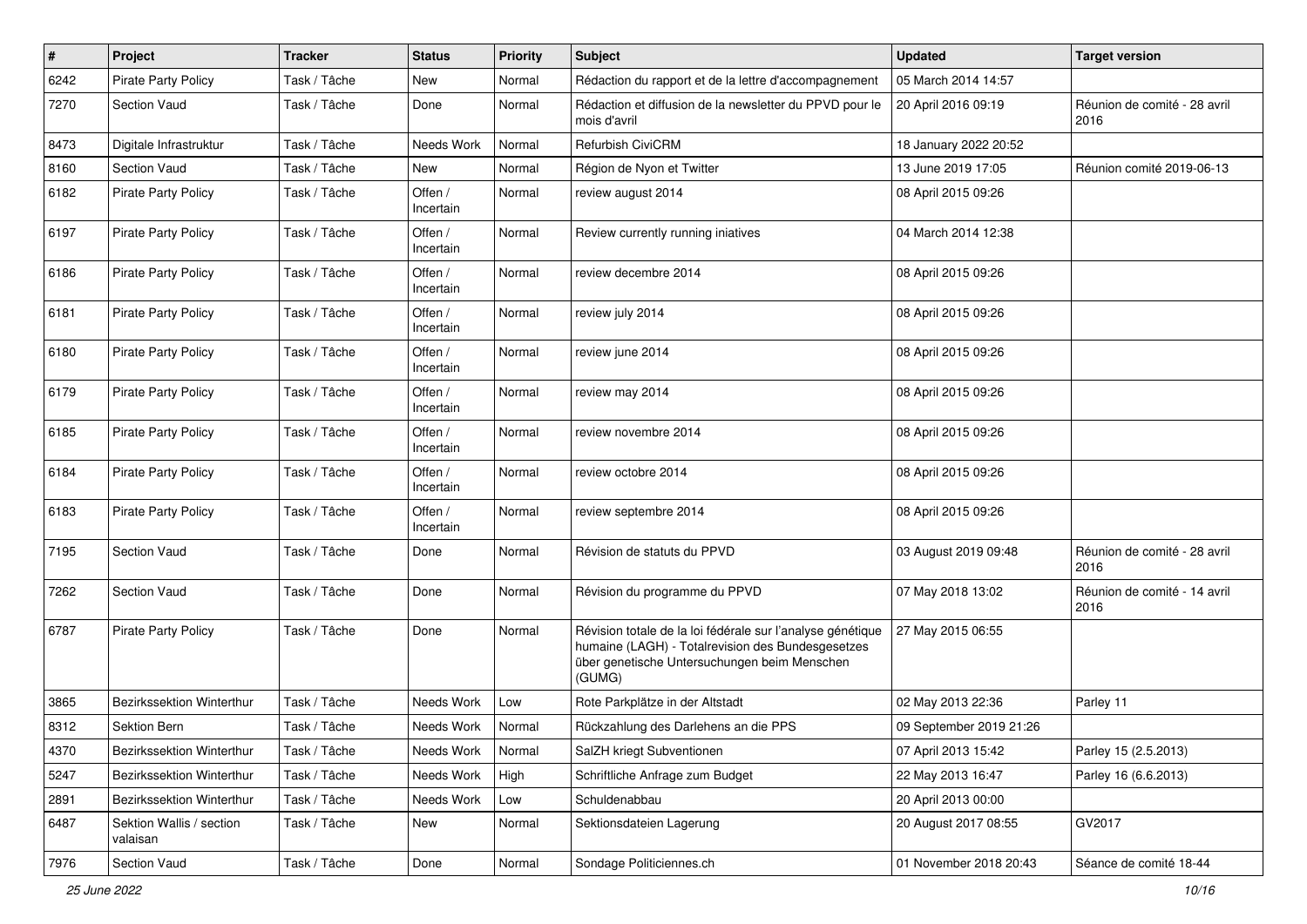| $\vert$ # | Project                                   | <b>Tracker</b> | <b>Status</b> | <b>Priority</b> | <b>Subject</b>                                                                                            | <b>Updated</b>          | <b>Target version</b>                |
|-----------|-------------------------------------------|----------------|---------------|-----------------|-----------------------------------------------------------------------------------------------------------|-------------------------|--------------------------------------|
| 5787      | Bezirkssektion Winterthur                 | Task / Tâche   | New           | Normal          | Sparen 14 durchsehen                                                                                      | 04 September 2013 20:19 | Parley 19                            |
| 4386      | Finanzen                                  | Task / Tâche   | Needs Work    | High            | Spenderlisten erstellen                                                                                   | 01 May 2017 14:45       |                                      |
| 4729      | Sektion St. Gallen und beide<br>Appenzell | Task / Tâche   | Done          | Normal          | SSH key für LQFB server                                                                                   | 10 June 2014 19:50      |                                      |
| 5702      | Stadtsektion Zürich                       | Task / Tâche   | <b>New</b>    | High            | Standaktionen koordinieren                                                                                | 03 October 2013 20:56   | Sitzung 03.10.2013                   |
| 3251      | Sektion St. Gallen und beide<br>Appenzell | Task / Tâche   | Done          | Low             | <b>Statistik Skript</b>                                                                                   | 10 June 2014 20:06      |                                      |
| 5275      | Sektion Wallis / section<br>valaisan      | Task / Tâche   | Done          | Normal          | Stellungnahme zum Schulgesetz                                                                             | 20 August 2017 08:57    |                                      |
| 6015      | Stadtsektion Zürich                       | Task / Tâche   | <b>New</b>    | Normal          | Stellungsnahme zu Teilrevision BZO                                                                        | 04 December 2013 11:14  |                                      |
| 8385      | Vorstand - Comité PPS                     | Task / Tâche   | <b>New</b>    | Normal          | Strategie oder Massnahmenplan für Mitgliederwerbung                                                       | 09 December 2019 20:33  | PPS Meeting 09.12.2019               |
| 4615      | Sektion Wallis / section<br>valaisan      | Task / Tâche   | Needs Work    | Normal          | Stv. Schatzmeister                                                                                        | 03 September 2014 19:58 |                                      |
| 7977      | Section Vaud                              | Task / Tâche   | Needs Work    | Normal          | Téléchargement légal: cadre particulier et exeptions                                                      | 01 November 2018 20:44  | Séance de comité 18-44               |
| 4040      | Sektion St. Gallen und beide<br>Appenzell | Task / Tâche   | Needs Work    | Normal          | Tischwimpel für Stammtisch                                                                                | 10 June 2014 20:00      |                                      |
| 6223      | <b>Pirate Party Policy</b>                | Task / Tâche   | <b>New</b>    | Normal          | traduction                                                                                                | 04 March 2014 15:19     |                                      |
| 4071      | Gruppo Ticino                             | Task / Tâche   | Needs Work    | Normal          | Traduzione webpage                                                                                        | 19 April 2013 00:00     |                                      |
| 6216      | <b>Pirate Party Policy</b>                | Task / Tâche   | New           | Normal          | Translation of all missing elements of the PPS program<br>draft                                           | 04 March 2014 14:39     |                                      |
| 8327      | Section Vaud                              | Task / Tâche   | <b>New</b>    | Normal          | Transmission de matériel de notre parti pour les<br>élections fédérales à la BNS                          | 26 September 2019 19:27 | Réunion comité 2019-10-31            |
| 7269      | <b>Section Vaud</b>                       | Task / Tâche   | Done          | Normal          | Travaux sur la vision pirate du développement<br>communal                                                 | 07 May 2018 13:02       | Réunion de comité - 28 avril<br>2016 |
| 7264      | <b>Section Vaud</b>                       | Task / Tâche   | Done          | Normal          | Tri des propositions par collectivité impactée                                                            | 15 April 2016 15:30     | Réunion de comité - 14 avril<br>2016 |
| 8255      | Vorstand - Comité PPS                     | Task / Tâche   | <b>New</b>    | Normal          | Überarbeitung des Piraten Quiz                                                                            | 21 August 2019 20:50    |                                      |
| 8078      | Sektion Zürich                            | Task / Tâche   | New           | Normal          | Überblick über Dorf-, Quartier-, Regionalzeitungen                                                        | 04 May 2019 19:52       |                                      |
| 8334      | Vorstand - Comité PPS                     | Task / Tâche   | <b>New</b>    | Normal          | Übersetzung Positionspapiere                                                                              | 30 September 2019 20:29 |                                      |
| 5347      | Bezirkssektion Winterthur                 | Task / Tâche   | <b>New</b>    | Normal          | Unverschuldet abgewählt                                                                                   | 08 June 2013 15:45      | Parley 17 (13.6.2013)                |
| 7179      | <b>Section Vaud</b>                       | Task / Tâche   | Done          | Urgent          | URGENT débat pour la RIE3                                                                                 | 10 March 2016 00:16     |                                      |
| 8024      | Vorstand - Comité PPS                     | Task / Tâche   | Needs Work    | Low             | Verantwortliche & Zugriffsrechte                                                                          | 01 October 2020 23:07   |                                      |
| 8238      | Digitale Infrastruktur                    | Task / Tâche   | New           | Normal          | Verify and document backup solution                                                                       | 15 December 2019 12:11  |                                      |
| 8521      | AG Vernehmlassungen                       | Task / Tâche   | Needs Work    | Normal          | Vernehmlassung 2021/70 Meldepflicht von<br>Betreiberinnen kritischer Infrastrukturen für<br>Cyberangriffe | 13 April 2022 00:53     |                                      |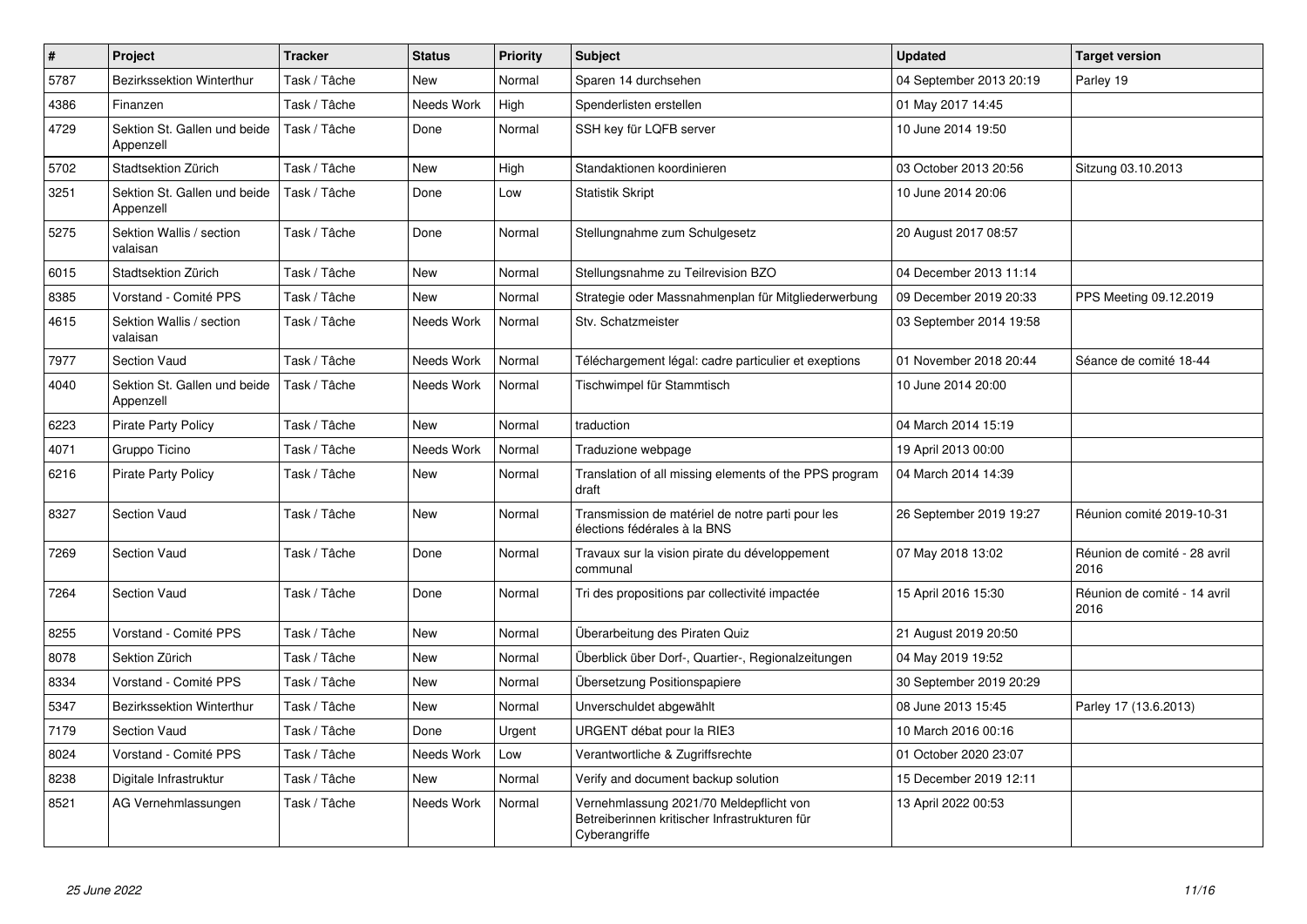| $\vert$ # | Project                              | <b>Tracker</b> | <b>Status</b>     | <b>Priority</b> | <b>Subject</b>                                                                                                                                                                              | <b>Updated</b>          | <b>Target version</b>                                         |
|-----------|--------------------------------------|----------------|-------------------|-----------------|---------------------------------------------------------------------------------------------------------------------------------------------------------------------------------------------|-------------------------|---------------------------------------------------------------|
| 8519      | AG Vernehmlassungen                  | Task / Tâche   | New               | Normal          | Vernehmlassung 2021/80 Bundesgesetz über die<br>Bearbeitung von Flugpassagierdaten zur Bekämpfung<br>von terroristischen und anderen schweren Straftaten<br>(Flugpassagierdatengesetz, FPG) | 10 February 2022 06:24  |                                                               |
| 8556      | AG Vernehmlassungen                  | Task / Tâche   | <b>New</b>        | Normal          | Vernehmlassung 2021/80 Bundesgesetz über die<br>Bearbeitung von Flugpassagierdaten zur Bekämpfung<br>von terroristischen und anderen schweren Straftaten<br>(Flugpassagierdatengesetz, FPG) | 04 April 2022 17:30     |                                                               |
| 8516      | AG Vernehmlassungen                  | Task / Tâche   | Needs Work        | Normal          | Vernehmlassung 2021/81 Verordnung über die<br>Herstellung der Interoperabilität zwischen<br>Schengen-Dublin-Informationssystemen                                                            | 18 January 2022 20:38   |                                                               |
| 8518      | AG Vernehmlassungen                  | Task / Tâche   | Done              | Normal          | Vernehmlassung 2021/96 Teilrevisionen vier<br>Ausführungserlasse des BÜPF (VÜPF, GebV-ÜPF,<br>VD-ÜPF, VVS-ÜPF)                                                                              | 21 May 2022 15:03       |                                                               |
| 8517      | AG Vernehmlassungen                  | Task / Tâche   | Needs Work        | Normal          | Vernehmlassung 2021/99 Verordnung über die<br>Transparenz bei der Politikfinanzierung (VPofin)                                                                                              | 26 March 2022 13:36     |                                                               |
| 8555      | AG Vernehmlassungen                  | Task / Tâche   | <b>New</b>        | Normal          | Vernehmlassung 2022/19 Bundesgesetz über die<br>elektronische Identität und die Vertrauensinfrastruktur<br>(E-ID-Gesetz, BGEID)                                                             | 04 April 2022 17:29     |                                                               |
| 8540      | AG Vernehmlassungen                  | Task / Tâche   | Needs Work        | Normal          | Vernehmlassung 2022/2 Bundesgesetz über die<br>Mobilitätsdateninfrastruktur                                                                                                                 | 10 February 2022 06:34  |                                                               |
| 8542      | AG Vernehmlassungen                  | Task / Tâche   | <b>New</b>        | Normal          | Vernehmlassung 2022/6 Bundesbeschluss zur<br>nationalen Umsetzung des OECD/G-20 Projekts zur<br>Besteuerung der digitalen Wirtschaft (SR 101)                                               | 13 April 2022 06:34     |                                                               |
| 8554      | AG Vernehmlassungen                  | Task / Tâche   | <b>New</b>        | High            | Vernehmlassung Teilrevision der GwV-FINMA                                                                                                                                                   | 04 April 2022 19:11     |                                                               |
| 8467      | Vorstand - Comité PPS                | Task / Tâche   | Done              | Urgent          | Vernehmlassung zum Bundesgesetz über den Einsatz<br>elektronischer Mittel zur Erfüllung von<br>Behördenaufgaben                                                                             | 25 March 2021 22:38     |                                                               |
| 6390      | <b>Pirate Party Policy</b>           | Task / Tâche   | Done              | Normal          | Vernehmlassung: Geldspielgesetz / Consultation : Loi<br>sur les jeux d'argent                                                                                                               | 08 April 2015 09:18     |                                                               |
| 6378      | <b>Pirate Party Policy</b>           | Task / Tâche   | New               | Normal          | Vernehmlassung: Informationssicherheitsgesetz                                                                                                                                               | 22 April 2014 12:11     |                                                               |
| 6311      | Sektion Wallis / section<br>valaisan | Task / Tâche   | Needs<br>Feedback | Normal          | Videoüberachung Brig: Umstellung der Webseite                                                                                                                                               | 20 August 2017 08:55    | Existierende/Funktionierende<br>Datenschutz- und GIDA Behörde |
| 5015      | Bezirkssektion Winterthur            | Task / Tâche   | Needs Work        | High            | Visualisierung Budget und Rechnung                                                                                                                                                          | 10 April 2013 16:10     | Parley 15 (2.5.2013)                                          |
| 8063      | Sektion Zürich                       | Task / Tâche   | <b>New</b>        | Normal          | Vorbereitungen Aufstellungsversammlung                                                                                                                                                      | 18 April 2019 17:41     | Vorstandsitzung 2019-1                                        |
| 4200      | Bezirkssektion Winterthur            | Task / Tâche   | Needs Work        | Normal          | Vorstoss Transparenz in der WoV                                                                                                                                                             | 07 April 2013 15:41     | Parley 15 (2.5.2013)                                          |
| 2800      | Bezirkssektion Winterthur            | Task / Tâche   | Done              | Low             | Vorstoss: Verantwortung im Polizeiberuf                                                                                                                                                     | 04 May 2013 22:59       | Parley 3                                                      |
| 6778      | Sektion Zürich                       | Task / Tâche   | <b>New</b>        | Normal          | Wahlkampf-Wissen im Wiki festhalten                                                                                                                                                         | 22 April 2015 18:29     | Vorstandssitzung 2015-04-22                                   |
| 8310      | Sektion Bern                         | Task / Tâche   | Needs Work        | Normal          | Wahlkampfbudget / Bezahlung Wahlkampfleiter PPS<br>und Budget                                                                                                                               | 09 September 2019 21:06 |                                                               |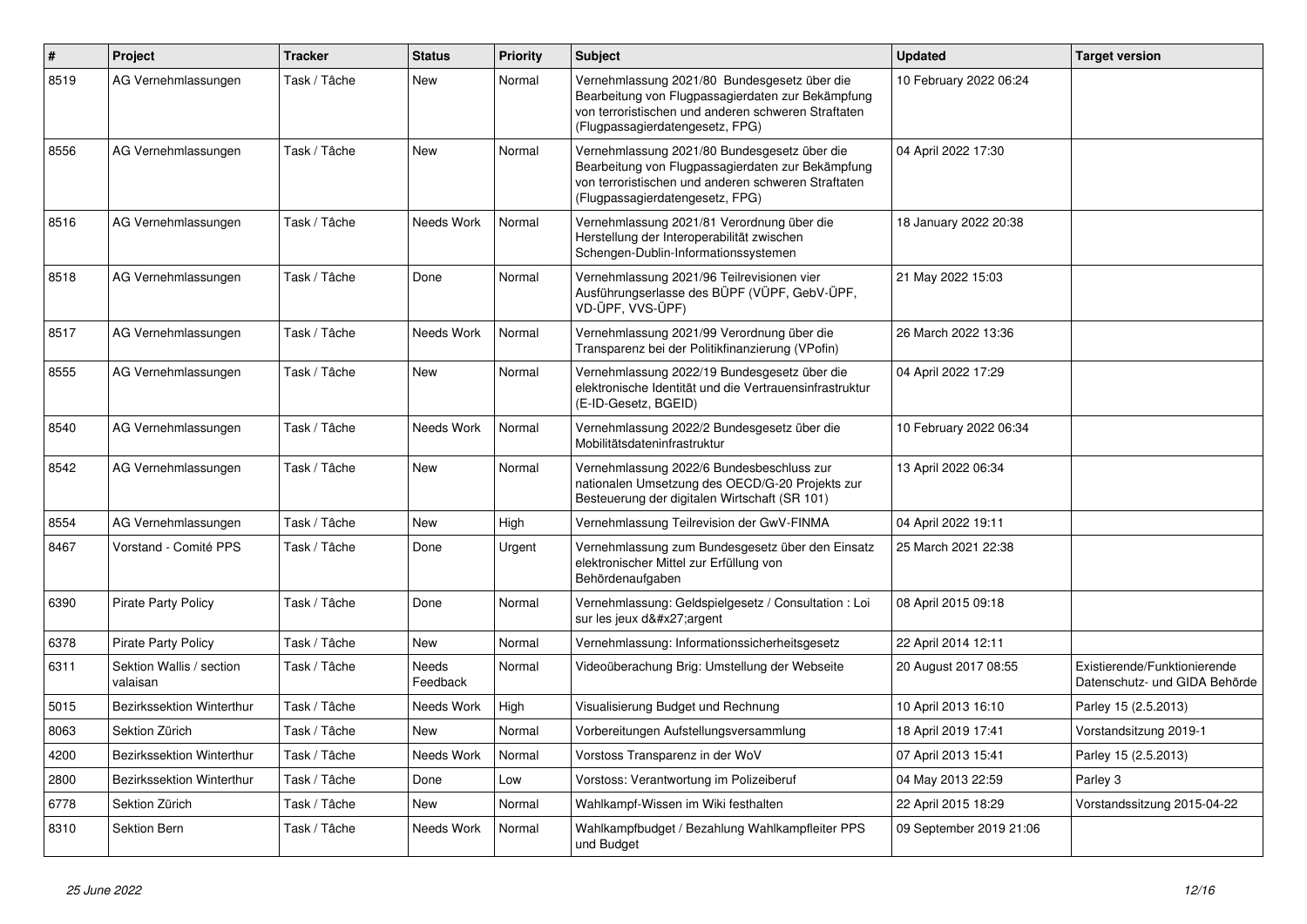| $\sharp$ | Project                                   | <b>Tracker</b> | <b>Status</b>     | <b>Priority</b> | Subject                                                                                           | <b>Updated</b>          | <b>Target version</b>                                         |
|----------|-------------------------------------------|----------------|-------------------|-----------------|---------------------------------------------------------------------------------------------------|-------------------------|---------------------------------------------------------------|
| 8059     | Sektion Zürich                            | Task / Tâche   | <b>New</b>        | Normal          | Wahlprogramm 2019                                                                                 | 14 May 2019 15:33       | Vorstandsitzung 2019-1                                        |
| 6854     | Sektion Zürich                            | Task / Tâche   | <b>New</b>        | Normal          | Website                                                                                           | 07 April 2019 07:36     | Vorstandsitzung 2019-1                                        |
| 6120     | Sektion Wallis / section<br>valaisan      | Task / Tâche   | New               | Normal          | Website Optimierung                                                                               | 20 August 2017 08:32    | GV2017                                                        |
| 6597     | Sektion Zürich                            | Task / Tâche   | Needs Work        | Normal          | Wegen Gratis-Plakatstellen anfragen                                                               | 04 May 2019 19:49       |                                                               |
| 5444     | Sektion Wallis / section<br>valaisan      | Task / Tâche   | Needs Work        | Low             | Welcome/Austrittsmail automatisieren                                                              | 20 August 2017 08:56    | GV2017                                                        |
| 5829     | Stadtsektion Zürich                       | Task / Tâche   | New               | Normal          | Who cares?                                                                                        | 17 September 2013 09:50 |                                                               |
| 4067     | Sektion Wallis / section<br>valaisan      | Task / Tâche   | Needs<br>Feedback | Normal          | Wildtierkameras im Wallis                                                                         | 20 August 2017 08:33    | Existierende/Funktionierende<br>Datenschutz- und GIDA Behörde |
| 4362     | Bezirkssektion Winterthur                 | Task / Tâche   | Needs Work        | Normal          | Willkür im Baubewilligungsverfahren                                                               | 07 April 2013 15:42     | Parley 15 (2.5.2013)                                          |
| 3947     | Bezirkssektion Winterthur                 | Task / Tâche   | Needs Work        | Normal          | Win.ch Mail                                                                                       | 21 April 2013 00:00     | Parley 11                                                     |
| 3876     | Bezirkssektion Winterthur                 | Task / Tâche   | Needs Work        | Normal          | Winterthurer Transparenzgesetz                                                                    | 21 April 2013 00:00     | Parley 11                                                     |
| 6217     | <b>Pirate Party Policy</b>                | Task / Tâche   | New               | Normal          | XML Formatting for bootstrap integration                                                          | 04 March 2014 14:38     |                                                               |
| 7365     | Section Genève                            | Motion         | <b>New</b>        | Normal          | Prise de position pour les votations cantonales du 25<br>septembre 2016                           | 27 June 2016 10:01      |                                                               |
| 8364     | Digitale Infrastruktur                    | Motion         | New               | Normal          | Aufräumen Redmine + OTRS Zugriffe/Zuständigkeiten                                                 | 10 February 2022 15:58  |                                                               |
| 6783     | Bezirkssektion Winterthur                 | Motion         | <b>New</b>        | Normal          | Bearbeitung von info@ Mails                                                                       | 17 April 2015 07:52     | 20150423 Stammtisch                                           |
| 8544     | Piratenversammlung /<br>Assemblée Pirate  | Motion         | Tabled            | Normal          | Bereinigung Differenzen Statuten und<br>Versammlungsreglement                                     | 19 March 2022 21:22     | PV 2022.2                                                     |
| 6517     | Sektion Wallis / section<br>valaisan      | Motion         | New               | Normal          | Cours de sensibilisation et de protections des données<br>informatiques aux élus du Grand Conseil | 20 August 2017 08:48    | Existierende/Funktionierende<br>Datenschutz- und GIDA Behörde |
| 5512     | Sektion Wallis / section<br>valaisan      | Motion         | <b>New</b>        | Normal          | CryptoParty                                                                                       | 06 April 2014 23:43     | 20140414 Mumblemeeting                                        |
| 5867     | Stadtsektion Zürich                       | Motion         | <b>New</b>        | Normal          | Gemeinderatswahl Listen gestalten                                                                 | 03 October 2013 21:18   | PV2013_2                                                      |
| 5914     | Stadtsektion Zürich                       | Motion         | New               | Normal          | Hilferuf von Mitglied -> Wahlkampfthema                                                           | 13 November 2013 21:08  |                                                               |
| 6773     | Sektion Zürich                            | Motion         | New               | Normal          | Konstituierung: Aufgabenverteilung im Vorstand                                                    | 03 April 2019 16:02     | Vorstandsitzung 2019-1                                        |
| 8387     | Digitale Infrastruktur                    | Motion         | Tabled            | Normal          | Konzept E-Mail Adressen                                                                           | 16 February 2020 16:33  |                                                               |
| 5868     | Stadtsektion Zürich                       | Motion         | <b>New</b>        | Normal          | Mitgliederbeitrag 2014 festlegen                                                                  | 31 October 2013 21:33   | PV2013 2                                                      |
| 7364     | Section Genève                            | Motion         | New               | Normal          | Prise de position pour les votations fédérales du 25<br>septembre 2016                            | 27 June 2016 10:00      |                                                               |
| 5869     | Stadtsektion Zürich                       | Motion         | New               | Normal          | Prov. Budget 2014                                                                                 | 03 October 2013 21:41   | PV2013_2                                                      |
| 8347     | Digitale Infrastruktur                    | Motion         | New               | Normal          | Roadmap AG DI                                                                                     | 09 May 2020 20:12       |                                                               |
| 6455     | Sektion St. Gallen und beide<br>Appenzell | Motion         | New               | Normal          | Strategie: Stadt zuerst stärken?                                                                  | 30 July 2014 15:29      | Vorstand 2014-07-30                                           |
| 8557     | Digitale Infrastruktur                    | Motion         | New               | Low             | Twitter Mastodon sync service                                                                     | 05 April 2022 17:54     |                                                               |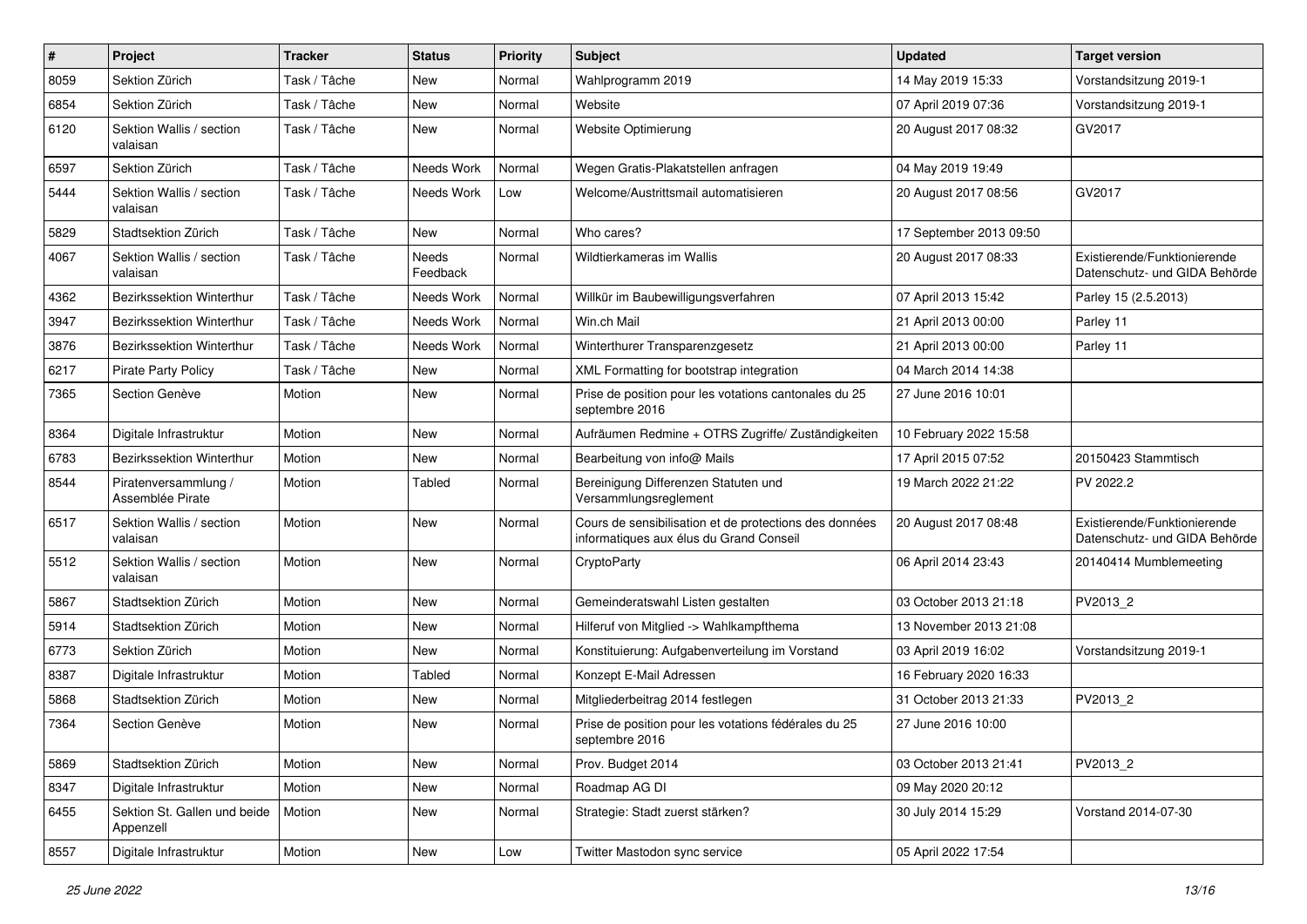| $\vert$ # | Project                                   | <b>Tracker</b>              | <b>Status</b>        | <b>Priority</b> | <b>Subject</b>                                                                                                                                  | <b>Updated</b>       | <b>Target version</b> |
|-----------|-------------------------------------------|-----------------------------|----------------------|-----------------|-------------------------------------------------------------------------------------------------------------------------------------------------|----------------------|-----------------------|
| 5715      | <b>Bezirkssektion Winterthur</b>          | Motion                      | <b>New</b>           | Normal          | Unterstützung Verein FamilienStärken                                                                                                            | 19 August 2013 16:38 | Parley 19             |
| 5634      | <b>Pirate Party Policy</b>                | Motion                      | <b>New</b>           | Normal          | Weiterentwicklung Rechtsstaatpapier                                                                                                             | 31 July 2013 17:10   |                       |
| 6168      | <b>Pirate Party Policy</b>                | Motion for ballot<br>voting | Offen /<br>Incertain | Normal          | Prises de positions pour les votations populaires du 28<br>septembre 2014 - Parolenfassung treffend die<br>Volksabsgimmung der 28. september    | 04 March 2014 10:35  |                       |
| 6170      | <b>Pirate Party Policy</b>                | Motion for ballot<br>voting | Offen /<br>Incertain | Normal          | Prises de positions pour les votations populaires du 3<br>mars 2015 - Parolenfassung treffend die<br>Volksabsgimmung der 3. märz 2015           | 04 March 2014 10:38  |                       |
| 6169      | <b>Pirate Party Policy</b>                | Motion for ballot<br>voting | Offen /<br>Incertain | Normal          | Prises de positions pour les votations populaires du 30<br>novembre 2014 - Parolenfassung treffend die<br>Volksabsgimmung der 30. november 2014 | 04 March 2014 10:37  |                       |
| 6413      | Sektion St. Gallen und beide<br>Appenzell | Todo / A Faire              | New                  | Normal          | Adhocracy testen und ggf. implementieren                                                                                                        | 30 July 2014 15:30   | Vorstand next         |
| 3077      | Sektion St. Gallen und beide<br>Appenzell | Todo / A Faire              | Needs Work           | Normal          | Allgemeiner Flyer - Piraten SG AR AI                                                                                                            | 07 May 2014 15:12    |                       |
| 6456      | Sektion St. Gallen und beide<br>Appenzell | Todo / A Faire              | <b>New</b>           | Normal          | Bitcoin für Sektionsspenden                                                                                                                     | 10 June 2014 19:55   |                       |
| 6171      | <b>Pirate Party Policy</b>                | Todo / A Faire              | Offen /<br>Incertain | Normal          | Consultation domaine internet                                                                                                                   | 04 March 2014 11:13  |                       |
| 6175      | <b>Pirate Party Policy</b>                | Todo / A Faire              | Offen /<br>Incertain | Normal          | Consultation domaine internet - press release<br>development                                                                                    | 04 March 2014 11:15  |                       |
| 6173      | <b>Pirate Party Policy</b>                | Todo / A Faire              | Offen /<br>Incertain | Normal          | Consultation internet domain - call for contribution                                                                                            | 04 March 2014 11:07  |                       |
| 4193      | Sektion St. Gallen und beide<br>Appenzell | Todo / A Faire              | Needs Work           | High            | Dauerticket Flaschenpost                                                                                                                        | 09 May 2014 18:35    |                       |
| 4290      | Sektion St. Gallen und beide<br>Appenzell | Todo / A Faire              | Needs Work           | Normal          | Dauerticket Strategie/Ziele                                                                                                                     | 10 June 2014 19:55   | Vorstand next         |
| 4529      | Sektion St. Gallen und beide<br>Appenzell | Todo / A Faire              | Needs Work           | Normal          | Dauerticket: Wahlen- / Abstimmungsparolen                                                                                                       | 09 May 2014 18:35    |                       |
| 6174      | <b>Pirate Party Policy</b>                | Todo / A Faire              | Offen /<br>Incertain | Normal          | Development of the PPS report on the consultation                                                                                               | 04 March 2014 11:10  |                       |
| 6408      | Sektion St. Gallen und beide<br>Appenzell | Todo / A Faire              | New                  | Normal          | Flaschenpost ausserordentliche PV                                                                                                               | 30 July 2014 15:34   |                       |
| 3146      | Sektion St. Gallen und beide<br>Appenzell | Todo / A Faire              | Needs Work           | Normal          | Jugendparlament - Workshop Vorschläge                                                                                                           | 07 May 2014 20:22    |                       |
| 6414      | Sektion St. Gallen und beide<br>Appenzell | Todo / A Faire              | Needs<br>Feedback    | High            | Kantonsratswahlen                                                                                                                               | 30 July 2014 15:28   | Vorstand 2014-07-30   |
| 6276      | Sektion St. Gallen und beide<br>Appenzell | Todo / A Faire              | Needs Work           | Normal          | Konsequenzen aus Beschlüssen der nationalen PV                                                                                                  | 30 July 2014 15:33   |                       |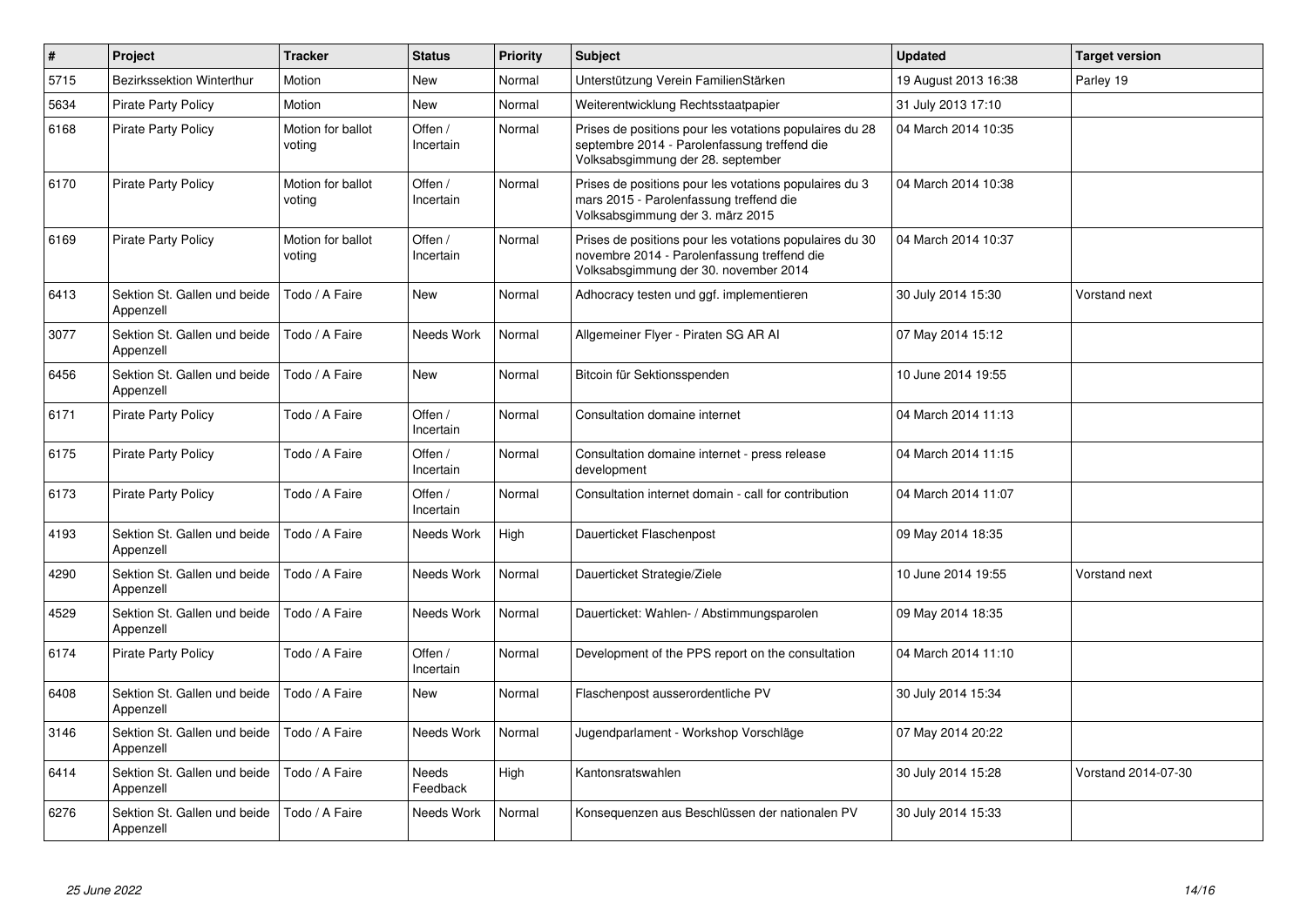| $\#$ | Project                                   | <b>Tracker</b>       | <b>Status</b>        | <b>Priority</b> | <b>Subject</b>                                       | <b>Updated</b>         | <b>Target version</b>                |
|------|-------------------------------------------|----------------------|----------------------|-----------------|------------------------------------------------------|------------------------|--------------------------------------|
| 6406 | Sektion St. Gallen und beide<br>Appenzell | Todo / A Faire       | Done                 | Normal          | Kontaktdaten etc an Vorstand CH senden               | 10 June 2014 19:26     | Vorstand 2014-06-101                 |
| 6391 | Sektion St. Gallen und beide<br>Appenzell | Todo / A Faire       | Done                 | Urgent          | Kreisrichterkandidat suchen                          | 10 June 2014 19:25     | Vorstand 2014-06-101                 |
| 5699 | Sektion St. Gallen und beide<br>Appenzell | Todo / A Faire       | Needs Work           | Normal          | Krypto-Party                                         | 30 July 2014 15:32     | Vorstand 2014-07-30                  |
| 6410 | Sektion St. Gallen und beide<br>Appenzell | Todo / A Faire       | New                  | Normal          | Mailinglisten                                        | 10 June 2014 19:28     | Vorstand 2014-06-101                 |
| 5022 | Sektion St. Gallen und beide<br>Appenzell | Todo / A Faire       | Done                 | Normal          | Mandatsabgabe                                        | 10 June 2014 19:49     |                                      |
| 5640 | Sektion St. Gallen und beide<br>Appenzell | Todo / A Faire       | Done                 | Normal          | Mehr Kommunikationssicherheit                        | 10 June 2014 13:53     |                                      |
| 6412 | Sektion St. Gallen und beide<br>Appenzell | Todo / A Faire       | <b>New</b>           | Normal          | Mumblerechte                                         | 10 June 2014 18:53     | Vorstand next                        |
| 4644 | Sektion St. Gallen und beide<br>Appenzell | Todo / A Faire       | Needs Work           | Normal          | PiratenSG App entwickeln                             | 21 October 2013 14:49  |                                      |
| 4645 | Sektion St. Gallen und beide<br>Appenzell | Todo / A Faire       | Needs Work           | Normal          | Piratenspiel                                         | 21 October 2013 14:49  |                                      |
| 6411 | Sektion St. Gallen und beide<br>Appenzell | Todo / A Faire       | New                  | Normal          | Postadresse zu mir                                   | 30 July 2014 15:32     | Vorstand 2014-07-30                  |
| 6172 | <b>Pirate Party Policy</b>                | Todo / A Faire       | Offen /<br>Incertain | Normal          | Reading material review                              | 04 March 2014 11:00    |                                      |
| 6402 | Sektion St. Gallen und beide<br>Appenzell | Todo / A Faire       | Needs<br>Feedback    | Normal          | Rechte organisieren                                  | 30 July 2014 19:23     |                                      |
| 4537 | Sektion St. Gallen und beide<br>Appenzell | Todo / A Faire       | Needs Work           | Normal          | Spenden veröffentlichen                              | 09 February 2013 10:47 |                                      |
| 6324 | Sektion St. Gallen und beide<br>Appenzell | Todo / A Faire       | New                  | Normal          | Steuererklärung 2013                                 | 30 July 2014 15:35     | Vorstand 2014-07-30                  |
| 4339 | Sektion St. Gallen und beide<br>Appenzell | Todo / A Faire       | Done                 | Normal          | Überarbeitung der Statuten                           | 09 May 2014 18:35      |                                      |
| 6454 | Sektion St. Gallen und beide<br>Appenzell | Todo / A Faire       | <b>New</b>           | Normal          | Überwacht die Überwacher                             | 30 July 2014 15:31     | Vorstand 2014-07-30                  |
| 3314 | Sektion St. Gallen und beide<br>Appenzell | Todo / A Faire       | Done                 | Normal          | Veranstaltung für Neumitglieder                      | 10 June 2014 20:02     |                                      |
| 6351 | Sektion St. Gallen und beide<br>Appenzell | Todo / A Faire       | <b>New</b>           | Normal          | Widerspruch Cablecom                                 | 05 April 2014 18:37    |                                      |
| 8452 | Vorstand - Comité PPS                     | Beschluss / Décision | <b>New</b>           | High            | Beschlüsse E-ID Abstimmungskampf                     | 26 November 2020 08:39 | Vorstandssitzung 2020 11 10          |
| 7196 | <b>Section Vaud</b>                       | Beschluss / Décision | <b>New</b>           | Normal          | Convocation d'une assemblée générale extraordinnaire | 11 March 2016 14:04    | Réunion de comité - 28 avril<br>2016 |